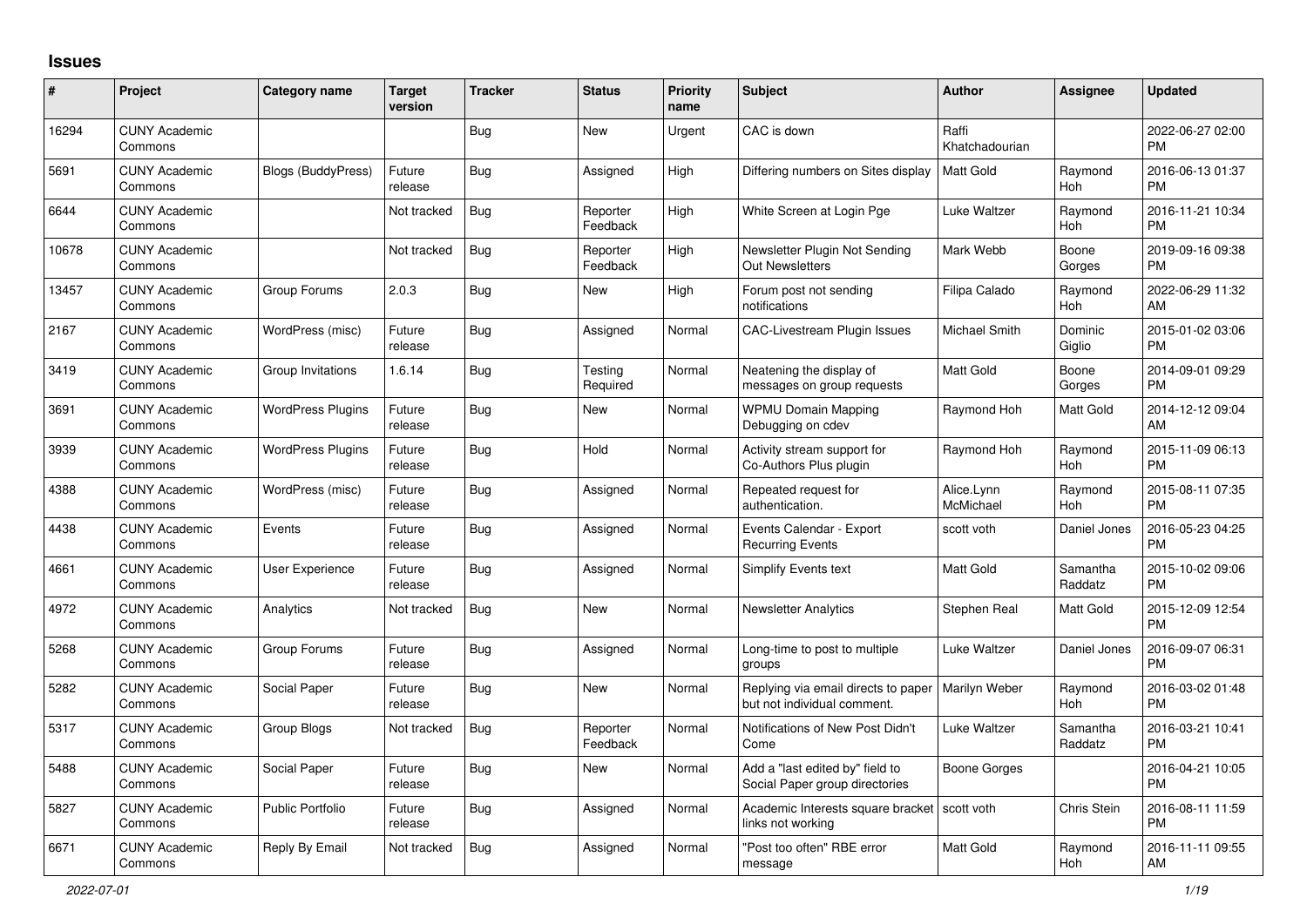| #     | Project                         | <b>Category name</b>       | <b>Target</b><br>version | <b>Tracker</b> | <b>Status</b>        | Priority<br>name | <b>Subject</b>                                                                            | Author              | <b>Assignee</b>     | <b>Updated</b>                |
|-------|---------------------------------|----------------------------|--------------------------|----------------|----------------------|------------------|-------------------------------------------------------------------------------------------|---------------------|---------------------|-------------------------------|
| 6755  | <b>CUNY Academic</b><br>Commons | WordPress (misc)           | Future<br>release        | Bug            | <b>New</b>           | Normal           | Cannot Deactivate Plugin                                                                  | Laura Kane          |                     | 2016-11-16 01:12<br><b>PM</b> |
| 6995  | <b>CUNY Academic</b><br>Commons | Home Page                  | Not tracked              | <b>Bug</b>     | Assigned             | Normal           | member filter on homepage not<br>working                                                  | <b>Matt Gold</b>    | Raymond<br>Hoh      | 2016-12-11 09:46<br><b>PM</b> |
| 7022  | <b>CUNY Academic</b><br>Commons | Announcements              | Future<br>release        | <b>Bug</b>     | New                  | Normal           | Sitewide announcements should<br>be displayed on, and dismissable<br>from, mapped domains | <b>Boone Gorges</b> | Boone<br>Gorges     | 2018-03-22 10:18<br>AM        |
| 7663  | <b>CUNY Academic</b><br>Commons | Social Paper               | Future<br>release        | Bug            | <b>New</b>           | Normal           | Social Paper notifications not<br>formatted correctly on secondary<br>sites               | <b>Boone Gorges</b> | Boone<br>Gorges     | 2018-04-16 03:52<br><b>PM</b> |
| 7928  | <b>CUNY Academic</b><br>Commons | Group Forums               | Not tracked              | Bug            | New                  | Normal           | Duplicate Forum post                                                                      | Luke Waltzer        | Raymond<br>Hoh      | 2017-04-11 09:27<br><b>PM</b> |
| 7981  | <b>CUNY Academic</b><br>Commons | Social Paper               | Future<br>release        | Bug            | New                  | Normal           | Social Paper comments should<br>not go to spam                                            | Luke Waltzer        | Boone<br>Gorges     | 2018-04-16 03:52<br><b>PM</b> |
| 8440  | <b>CUNY Academic</b><br>Commons | Onboarding                 | Not tracked              | <b>Bug</b>     | <b>New</b>           | Normal           | Create Test Email Accounts for<br><b>Onboarding Project</b>                               | Stephen Real        | Stephen Real        | 2017-08-01 09:49<br><b>PM</b> |
| 8991  | <b>CUNY Academic</b><br>Commons | Reply By Email             | Not tracked              | <b>Bug</b>     | Hold                 | Normal           | RBE duplicate email message<br>issue                                                      | Matt Gold           | Raymond<br>Hoh      | 2018-02-18 08:53<br><b>PM</b> |
| 9060  | <b>CUNY Academic</b><br>Commons | Commons In A Box           | Not tracked              | Bug            | Hold                 | Normal           | Problems with CBox image library<br>/ upload                                              | Lisa Rhody          | Raymond<br>Hoh      | 2018-01-10 03:26<br><b>PM</b> |
| 9289  | <b>CUNY Academic</b><br>Commons | <b>WordPress Plugins</b>   | Future<br>release        | Bug            | Reporter<br>Feedback | Normal           | Email Users Plugin                                                                        | Laurie Hurson       | Boone<br>Gorges     | 2018-10-24 12:34<br><b>PM</b> |
| 9346  | <b>CUNY Academic</b><br>Commons | WordPress (misc)           | Not tracked              | Bug            | New                  | Normal           | Clone cetls.bmcc.cuny.edu for<br>development                                              | Owen Roberts        | Raymond<br>Hoh      | 2018-03-06 05:35<br><b>PM</b> |
| 9515  | <b>CUNY Academic</b><br>Commons | <b>WordPress Plugins</b>   | Not tracked              | <b>Bug</b>     | Reporter<br>Feedback | Normal           | Text to Speech plugin - "More<br>Slowly" checkbox not working                             | scott voth          | Boone<br>Gorges     | 2018-06-13 02:26<br><b>PM</b> |
| 9835  | <b>CUNY Academic</b><br>Commons | Group Forums               | Future<br>release        | Bug            | Assigned             | Normal           | add a "like" function?                                                                    | Marilyn Weber       | <b>Erik Trainer</b> | 2018-06-05 01:49<br><b>PM</b> |
| 9926  | <b>CUNY Academic</b><br>Commons | <b>WordPress Plugins</b>   | Future<br>release        | <b>Bug</b>     | <b>New</b>           | Normal           | twitter-mentions-as-comments<br>cron jobs can run long                                    | Boone Gorges        | Boone<br>Gorges     | 2018-10-24 12:34<br><b>PM</b> |
| 9979  | <b>CUNY Academic</b><br>Commons | <b>Email Notifications</b> | Not tracked              | Bug            | Reporter<br>Feedback | Normal           | Reports of slow email activation<br>emails                                                | <b>Matt Gold</b>    | Boone<br>Gorges     | 2018-08-29 09:40<br><b>PM</b> |
| 10040 | <b>CUNY Academic</b><br>Commons | WordPress (misc)           | Not tracked              | <b>Bug</b>     | Reporter<br>Feedback | Normal           | User doesn't see full list of themes   Matt Gold                                          |                     | Boone<br>Gorges     | 2018-07-25 10:12<br>AM        |
| 10262 | <b>CUNY Academic</b><br>Commons |                            | Not tracked              | <b>Bug</b>     | Reporter<br>Feedback | Normal           | Newsletter Plugin: Broken Image<br>at Bottom of All Newsletters                           | Mark Webb           | Raymond<br>Hoh      | 2018-08-30 05:17<br>PM        |
| 10769 | <b>CUNY Academic</b><br>Commons | <b>WordPress Themes</b>    | Not tracked              | Bug            | Reporter<br>Feedback | Normal           | 2011 Theme Sidebar                                                                        | Mark Webb           |                     | 2018-12-04 04:09<br><b>PM</b> |
| 10794 | <b>CUNY Academic</b><br>Commons | Performance                | Not tracked              | Bug            | New                  | Normal           | Memcached connection<br>occasionally breaks                                               | Boone Gorges        | Boone<br>Gorges     | 2018-12-06 03:30<br><b>PM</b> |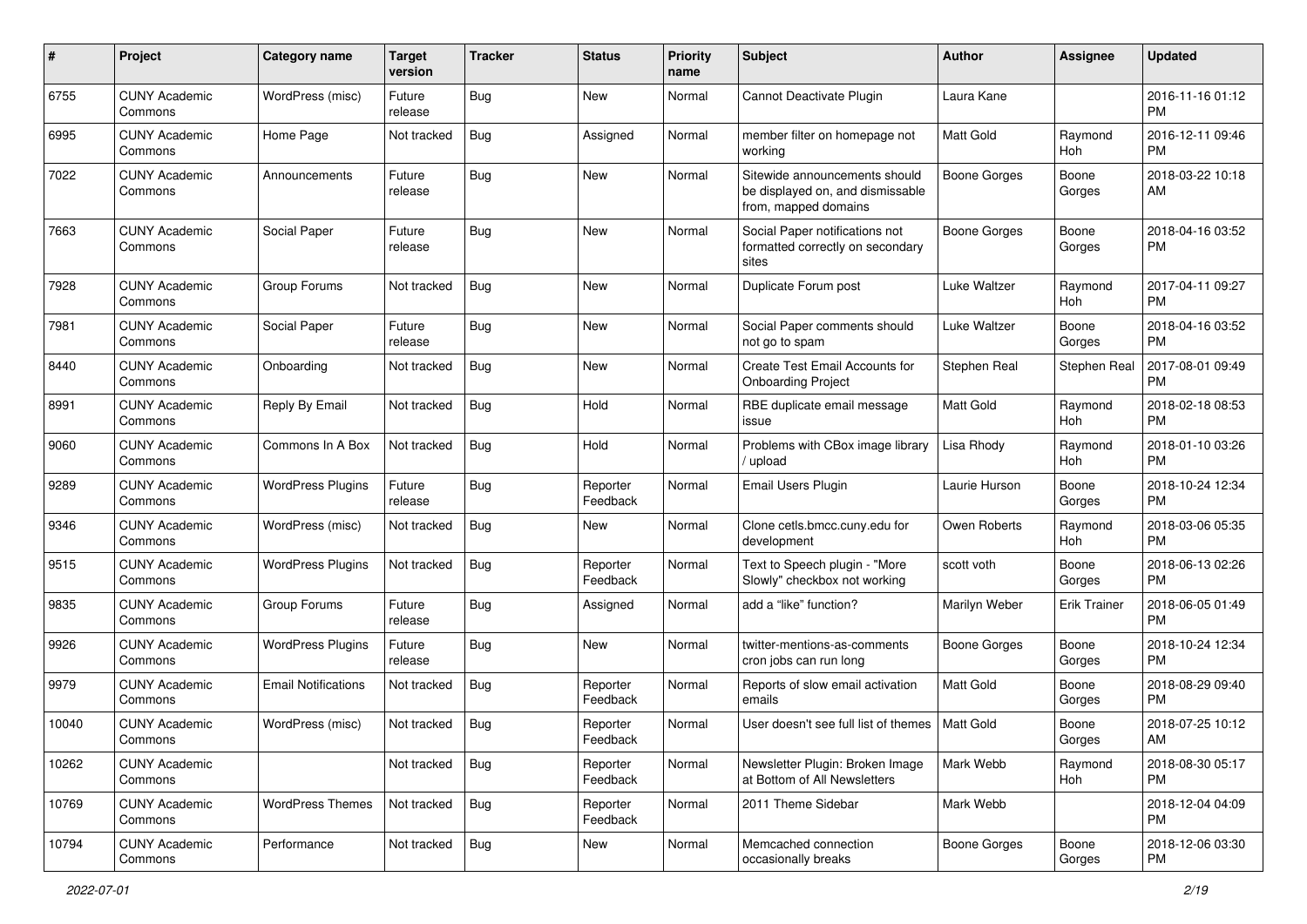| #     | Project                         | Category name            | <b>Target</b><br>version | <b>Tracker</b> | <b>Status</b>        | <b>Priority</b><br>name | Subject                                                                                                      | Author              | Assignee              | <b>Updated</b>                |
|-------|---------------------------------|--------------------------|--------------------------|----------------|----------------------|-------------------------|--------------------------------------------------------------------------------------------------------------|---------------------|-----------------------|-------------------------------|
| 11024 | <b>CUNY Academic</b><br>Commons | WordPress (misc)         | Future<br>release        | <b>Bug</b>     | <b>New</b>           | Normal                  | Subsites should not show "you<br>should update your .htaccess<br>now" notice after permalink setting<br>save | <b>Boone Gorges</b> |                       | 2019-01-28 01:35<br><b>PM</b> |
| 11120 | <b>CUNY Academic</b><br>Commons | <b>WordPress Plugins</b> | Not tracked              | <b>Bug</b>     | Reporter<br>Feedback | Normal                  | Events Manager Events Not<br>Showing Up                                                                      | Mark Webb           |                       | 2019-02-27 04:10<br><b>PM</b> |
| 11243 | <b>CUNY Academic</b><br>Commons | <b>BuddyPress (misc)</b> | Future<br>release        | Bug            | <b>New</b>           | Normal                  | Audit bp-custom.php                                                                                          | Raymond Hoh         | Raymond<br>Hoh        | 2022-04-26 11:59<br>AM        |
| 11392 | <b>CUNY Academic</b><br>Commons |                          | Future<br>release        | Bug            | <b>New</b>           | Normal                  | Migrate users away from<br><b>StatPress</b>                                                                  | <b>Boone Gorges</b> |                       | 2019-04-23 03:53<br><b>PM</b> |
| 11415 | <b>CUNY Academic</b><br>Commons | <b>WordPress Plugins</b> | Not tracked              | Bug            | Reporter<br>Feedback | Normal                  | Blog Subscriptions in Jetpack                                                                                | Laurie Hurson       |                       | 2019-05-14 10:34<br>AM        |
| 11556 | <b>CUNY Academic</b><br>Commons | Courses                  | Not tracked              | Bug            | Reporter<br>Feedback | Normal                  | Instructor name given in course<br>listing                                                                   | Tom Harbison        |                       | 2019-06-25 04:12<br><b>PM</b> |
| 11649 | <b>CUNY Academic</b><br>Commons | <b>WordPress Plugins</b> | 2.0.3                    | <b>Bug</b>     | In Progress          | Normal                  | CC license displayed on every<br>page                                                                        | Gina Cherry         | Raymond<br><b>Hoh</b> | 2022-06-29 11:32<br>AM        |
| 11879 | <b>CUNY Academic</b><br>Commons |                          | Not tracked              | Bug            | New                  | Normal                  | Hypothesis comments appearing<br>on multiple, different pdfs across<br>blogs                                 | Laurie Hurson       | Laurie Hurson         | 2019-09-19 02:39<br><b>PM</b> |
| 12198 | <b>CUNY Academic</b><br>Commons |                          | Not tracked              | Bug            | Reporter<br>Feedback | Normal                  | Duplicate listing in My Sites                                                                                | Tom Harbison        |                       | 2019-12-09 05:50<br><b>PM</b> |
| 12360 | <b>CUNY Academic</b><br>Commons | <b>WordPress Themes</b>  | Not tracked              | <b>Bug</b>     | Reporter<br>Feedback | Normal                  | site just says "DANTE We are<br>currently in maintenance mode,<br>please check back shortly."                | Marilyn Weber       |                       | 2020-02-04 12:13<br><b>PM</b> |
| 12436 | <b>CUNY Academic</b><br>Commons |                          | Not tracked              | Bug            | Assigned             | Normal                  | Nightly system downtime                                                                                      | <b>Boone Gorges</b> |                       | 2020-08-01 09:30<br>AM        |
| 12438 | <b>CUNY Academic</b><br>Commons | Courses                  | Not tracked              | Bug            | New                  | Normal                  | Site appearing twice                                                                                         | Laurie Hurson       | Boone<br>Gorges       | 2020-02-18 01:34<br><b>PM</b> |
| 12573 | <b>CUNY Academic</b><br>Commons | <b>WordPress Plugins</b> | Future<br>release        | <b>Bug</b>     | <b>New</b>           | Normal                  | <b>CommentPress Core Issues</b>                                                                              | scott voth          |                       | 2020-03-24 04:32<br><b>PM</b> |
| 13328 | <b>CUNY Academic</b><br>Commons | Group Forums             | Not tracked              | Bug            | Reporter<br>Feedback | Normal                  | cross-posting in two related<br>groups                                                                       | Marilyn Weber       | Raymond<br>Hoh        | 2020-09-15 10:39<br><b>PM</b> |
| 13331 | <b>CUNY Academic</b><br>Commons | Site cloning             | Future<br>release        | <b>Bug</b>     | New                  | Normal                  | Combine Site Template and Clone<br>operations                                                                | <b>Boone Gorges</b> | Jeremy Felt           | 2021-11-19 12:39<br><b>PM</b> |
| 13430 | <b>CUNY Academic</b><br>Commons | Reply By Email           | Not tracked              | Bug            | New                  | Normal                  | Delay in RBE                                                                                                 | Luke Waltzer        | Raymond<br>Hoh        | 2020-10-13 11:16<br>AM        |
| 13949 | <b>CUNY Academic</b><br>Commons |                          | Not tracked              | Bug            | New                  | Normal                  | Continued debugging of runaway<br>MvSQL connections                                                          | Matt Gold           | Boone<br>Gorges       | 2021-09-14 10:42<br>AM        |
| 14113 | <b>CUNY Academic</b><br>Commons | WordPress (misc)         | Future<br>release        | <b>Bug</b>     | Hold                 | Normal                  | Block Editor Not Working on this<br>page - Json error                                                        | scott voth          | Boone<br>Gorges       | 2021-03-05 11:01<br>AM        |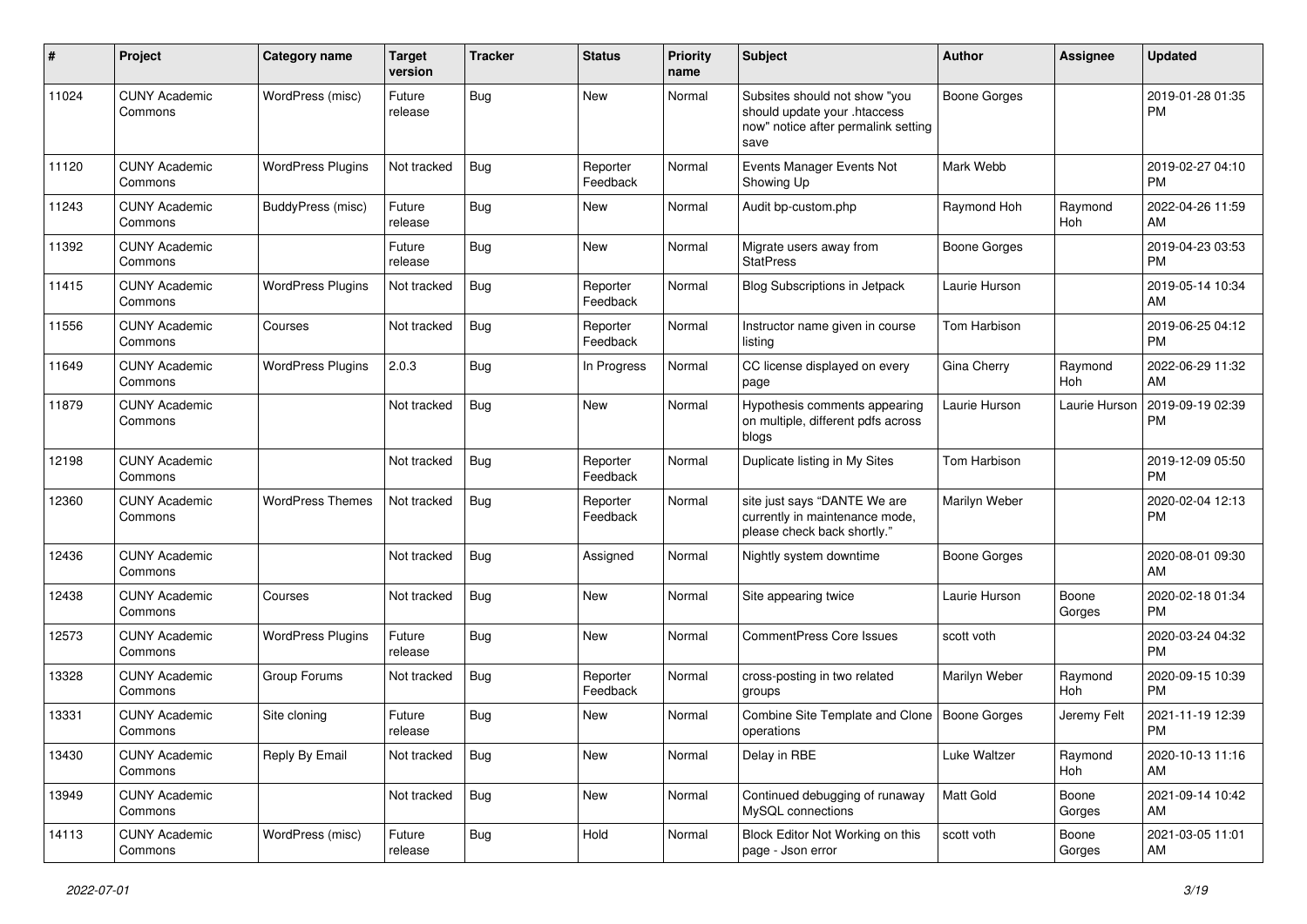| #     | Project                         | <b>Category name</b>     | <b>Target</b><br>version | <b>Tracker</b> | <b>Status</b>        | <b>Priority</b><br>name | <b>Subject</b>                                                                             | <b>Author</b>           | <b>Assignee</b> | <b>Updated</b>                |
|-------|---------------------------------|--------------------------|--------------------------|----------------|----------------------|-------------------------|--------------------------------------------------------------------------------------------|-------------------------|-----------------|-------------------------------|
| 14483 | <b>CUNY Academic</b><br>Commons | WordPress - Media        | Not tracked              | <b>Bug</b>     | Reporter<br>Feedback | Normal                  | <b>Wordpress PDF Embed Stopped</b><br>Working after JITP Media Clone                       | Patrick DeDauw          | Boone<br>Gorges | 2021-05-20 01:51<br><b>PM</b> |
| 14496 | <b>CUNY Academic</b><br>Commons | Domain Mapping           | Future<br>release        | <b>Bug</b>     | New                  | Normal                  | Mapped domain SSO uses<br>third-party cookies                                              | Raymond Hoh             | Raymond<br>Hoh  | 2021-05-24 04:03<br><b>PM</b> |
| 14629 | <b>CUNY Academic</b><br>Commons |                          | Not tracked              | Bug            | Reporter<br>Feedback | Normal                  | Possible Post Order Bug?                                                                   | <b>Syelle Graves</b>    |                 | 2021-09-14 10:47<br>AM        |
| 14792 | <b>CUNY Academic</b><br>Commons |                          |                          | Bug            | New                  | Normal                  | Inconsistent email notifications<br>from gravity forms                                     | Raffi<br>Khatchadourian |                 | 2021-10-04 01:50<br><b>PM</b> |
| 14908 | <b>CUNY Academic</b><br>Commons | Performance              |                          | Bug            | <b>New</b>           | Normal                  | Stale object cache on cdev                                                                 | Raymond Hoh             | Boone<br>Gorges | 2021-12-07 09:45<br>AM        |
| 14936 | <b>CUNY Academic</b><br>Commons |                          |                          | <b>Bug</b>     | New                  | Normal                  | Commons websites blocked by<br>SPS campus network                                          | Laurie Hurson           |                 | 2021-11-03 03:57<br><b>PM</b> |
| 14940 | <b>CUNY Academic</b><br>Commons |                          |                          | Bug            | <b>New</b>           | Normal                  | Discrepancy between Commons<br>profile "sites" and actual # of sites                       | Laurie Hurson           |                 | 2021-11-08 11:09<br>AM        |
| 14987 | <b>CUNY Academic</b><br>Commons | <b>WordPress Plugins</b> | Future<br>release        | Bug            | New                  | Normal                  | Elementor update causes<br>database freeze-up                                              | <b>Boone Gorges</b>     | Boone<br>Gorges | 2021-11-29 12:02<br><b>PM</b> |
| 15242 | <b>CUNY Academic</b><br>Commons | Performance              | Not tracked              | Bug            | Reporter<br>Feedback | Normal                  | Slugist site                                                                               | Raffi<br>Khatchadourian | Boone<br>Gorges | 2022-02-07 11:14<br>AM        |
| 15516 | <b>CUNY Academic</b><br>Commons | <b>WordPress Plugins</b> |                          | Bug            | Reporter<br>Feedback | Normal                  | Can't publish or save draft of post<br>on wordpress.com                                    | Raffi<br>Khatchadourian | Raymond<br>Hoh  | 2022-03-02 05:52<br><b>PM</b> |
| 15757 | <b>CUNY Academic</b><br>Commons |                          |                          | Bug            | New                  | Normal                  | Members # do not match                                                                     | Laurie Hurson           |                 | 2022-03-30 04:52<br><b>PM</b> |
| 16177 | <b>CUNY Academic</b><br>Commons | Reply By Email           |                          | Bug            | <b>New</b>           | Normal                  | Switch to Inbound mode for RBE                                                             | Raymond Hoh             | Raymond<br>Hoh  | 2022-05-30 04:32<br><b>PM</b> |
| 16199 | <b>CUNY Academic</b><br>Commons | <b>Directories</b>       | 2.0.3                    | Bug            | <b>New</b>           | Normal                  | Removed "Semester" Filter from<br><b>Courses Directory</b>                                 | Laurie Hurson           | Boone<br>Gorges | 2022-06-29 11:32<br>AM        |
| 16245 | <b>CUNY Academic</b><br>Commons | WordPress (misc)         |                          | Bug            | Reporter<br>Feedback | Normal                  | Save Button missing on<br>WordPress Profile page                                           | scott voth              | Raymond<br>Hoh  | 2022-06-16 03:09<br><b>PM</b> |
| 16255 | <b>CUNY Academic</b><br>Commons | WordPress (misc)         |                          | Bug            | New                  | Normal                  | Need to define 'MULTISITE'<br>constant in wp-config.php                                    | Raymond Hoh             |                 | 2022-06-19 09:31<br>AM        |
| 16307 | <b>CUNY Academic</b><br>Commons |                          |                          | Bug            | New                  | Normal                  | Add brief messaging to<br>accept/decline group membership<br>requests                      | <b>Matt Gold</b>        | Boone<br>Gorges | 2022-06-27 06:13<br><b>PM</b> |
| 16318 | <b>CUNY Academic</b><br>Commons |                          |                          | <b>Bug</b>     | New                  | Normal                  | Unable to Access block editor or<br>embed YouTube videos in new<br>pages, in one site only | Syelle Graves           |                 | 2022-07-01 12:27<br><b>PM</b> |
| 16319 | <b>CUNY Academic</b><br>Commons | <b>WordPress Plugins</b> | 2.0.3                    | <b>Bug</b>     | New                  | Normal                  | Request for Events Calendar Pro<br>5.14.2 update                                           | Raymond Hoh             | Raymond<br>Hoh  | 2022-06-29 03:24<br><b>PM</b> |
| 8992  | <b>NYCDH Community</b><br>Site  |                          |                          | <b>Bug</b>     | Assigned             | Normal                  | Multiple RBE error reports                                                                 | Matt Gold               | Raymond<br>Hoh  | 2017-12-11 05:43<br><b>PM</b> |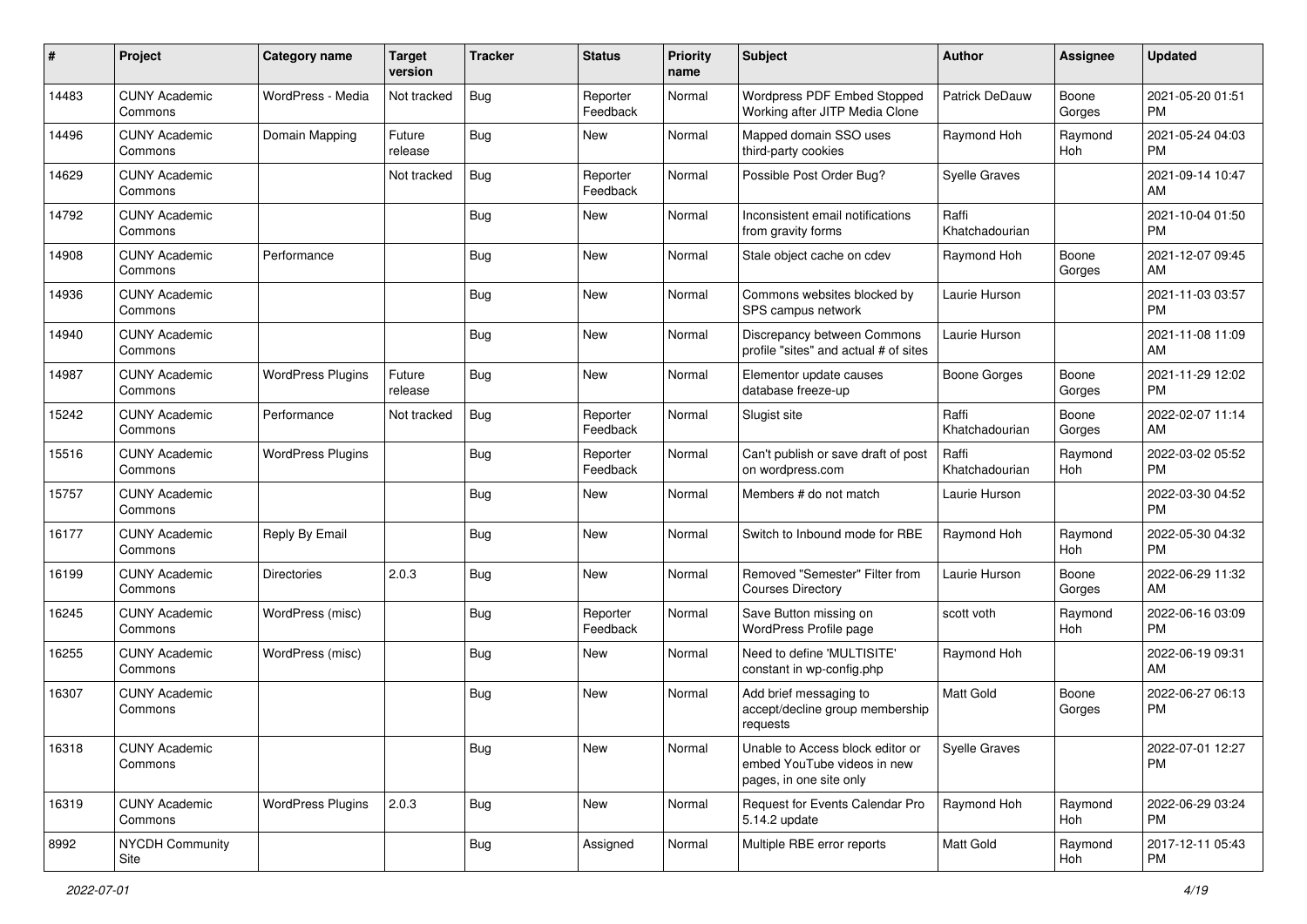| #     | Project                                                                 | <b>Category name</b>           | <b>Target</b><br>version | <b>Tracker</b> | <b>Status</b>        | <b>Priority</b><br>name | <b>Subject</b>                                                                                  | <b>Author</b>      | <b>Assignee</b>     | <b>Updated</b>                |
|-------|-------------------------------------------------------------------------|--------------------------------|--------------------------|----------------|----------------------|-------------------------|-------------------------------------------------------------------------------------------------|--------------------|---------------------|-------------------------------|
| 4535  | <b>CUNY Academic</b><br>Commons                                         | My Commons                     | Future<br>release        | Bug            | <b>New</b>           | Low                     | My Commons filter issue                                                                         | scott voth         | Raymond<br>Hoh      | 2015-09-01 11:17<br>AM        |
| 6356  | <b>CUNY Academic</b><br>Commons                                         | <b>WordPress Plugins</b>       | Future<br>release        | <b>Bug</b>     | Reporter<br>Feedback | Low                     | Should Subscribe2 be<br>deprecated?                                                             | Luke Waltzer       |                     | 2017-03-20 12:20<br><b>PM</b> |
| 6749  | <b>CUNY Academic</b><br>Commons                                         | Events                         | Future<br>release        | Bug            | New                  | Low                     | BPEO iCal request can trigger<br>very large number of DB queries                                | Boone Gorges       | Raymond<br>Hoh      | 2016-11-15 10:09<br><b>PM</b> |
| 8675  | <b>CUNY Academic</b><br>Commons                                         | User Onboarding                | Future<br>release        | <b>Bug</b>     | Reporter<br>Feedback | Low                     | Add new User search screen calls<br>for the input of email address but<br>doesn't work with one | Paul Hebert        | Boone<br>Gorges     | 2017-10-11 11:17<br>AM        |
| 11971 | <b>CUNY Academic</b><br>Commons                                         | <b>Email Notifications</b>     | Future<br>release        | Bug            | Reporter<br>Feedback | Low                     | Pictures obscured in emailed post<br>notifications                                              | Marilyn Weber      | Raymond<br>Hoh      | 2019-11-21 01:14<br><b>PM</b> |
| 2576  | <b>NYCDH Community</b><br>Site                                          |                                |                          | Bug            | Hold                 | Low                     | Test Next Button in Javascript<br><b>Tutorial Under Activities</b>                              | <b>Mark Newton</b> | Alex Gil            | 2013-05-18 02:55<br><b>PM</b> |
| 2618  | <b>NYCDH Community</b><br>Site                                          |                                |                          | Bug            | Assigned             | Low                     | Mark blogs as spam when created<br>by users marked as spam                                      | <b>Matt Gold</b>   | Boone<br>Gorges     | 2013-06-09 11:38<br><b>PM</b> |
| 370   | <b>CUNY Academic</b><br>Commons                                         | Registration                   | Future<br>release        | Feature        | Assigned             | High                    | <b>Guest Accounts</b>                                                                           | <b>Matt Gold</b>   | Matt Gold           | 2015-04-09 09:33<br><b>PM</b> |
| 3230  | <b>CUNY Academic</b><br>Commons                                         | Internal Tools and<br>Workflow | Not tracked              | Feature        | Assigned             | High                    | Scripts for quicker<br>provisioning/updating of<br>development environments                     | Boone Gorges       | Boone<br>Gorges     | 2016-01-26 04:54<br><b>PM</b> |
| 12062 | AD/O365 Transition<br>from NonMatric to<br><b>Matriculated Students</b> |                                |                          | Feature        | In Progress          | Normal                  | create solution and console<br>project                                                          | Emilio Rodriguez   | Emilio<br>Rodriguez | 2019-11-12 03:56<br><b>PM</b> |
| 287   | <b>CUNY Academic</b><br>Commons                                         | WordPress (misc)               | Future<br>release        | Feature        | Assigned             | Normal                  | Create troubleshooting tool for<br>account sign-up                                              | <b>Matt Gold</b>   | Boone<br>Gorges     | 2015-11-09 06:17<br><b>PM</b> |
| 308   | <b>CUNY Academic</b><br>Commons                                         | Registration                   | Future<br>release        | Feature        | New                  | Normal                  | Group recommendations for<br>signup process                                                     | Boone Gorges       | Samantha<br>Raddatz | 2015-11-09 05:07<br><b>PM</b> |
| 364   | <b>CUNY Academic</b><br>Commons                                         | <b>WordPress Plugins</b>       | Future<br>release        | Feature        | <b>New</b>           | Normal                  | <b>Bulletin Board</b>                                                                           | <b>Matt Gold</b>   |                     | 2015-01-05 08:50<br><b>PM</b> |
| 365   | <b>CUNY Academic</b><br>Commons                                         | WordPress (misc)               | Future<br>release        | Feature        | Assigned             | Normal                  | <b>Create Mouseover Tooltips</b><br>throughout Site                                             | <b>Matt Gold</b>   | Chris Stein         | 2015-11-09 06:18<br><b>PM</b> |
| 377   | <b>CUNY Academic</b><br>Commons                                         | BuddyPress (misc)              | Future<br>release        | Feature        | Assigned             | Normal                  | Like buttons                                                                                    | <b>Matt Gold</b>   | Boone<br>Gorges     | 2010-11-16 05:13<br><b>PM</b> |
| 412   | <b>CUNY Academic</b><br>Commons                                         | <b>WordPress Themes</b>        | Future<br>release        | Feature        | Assigned             | Normal                  | <b>Featured Themes</b>                                                                          | <b>Matt Gold</b>   | Dominic<br>Giglio   | 2015-01-05 08:44<br><b>PM</b> |
| 435   | <b>CUNY Academic</b><br>Commons                                         | BuddyPress (misc)              | Future<br>release        | Feature        | Assigned             | Normal                  | Include Avatar Images in Forum<br><b>Post Notification Emails</b>                               | <b>Matt Gold</b>   | Boone<br>Gorges     | 2010-12-08 12:40<br><b>PM</b> |
| 481   | <b>CUNY Academic</b><br>Commons                                         | Groups (misc)                  | Future<br>release        | Feature        | Assigned             | Normal                  | ability to archive inactive groups<br>and blogs                                                 | Michael Mandiberg  | Samantha<br>Raddatz | 2015-11-09 05:56<br><b>PM</b> |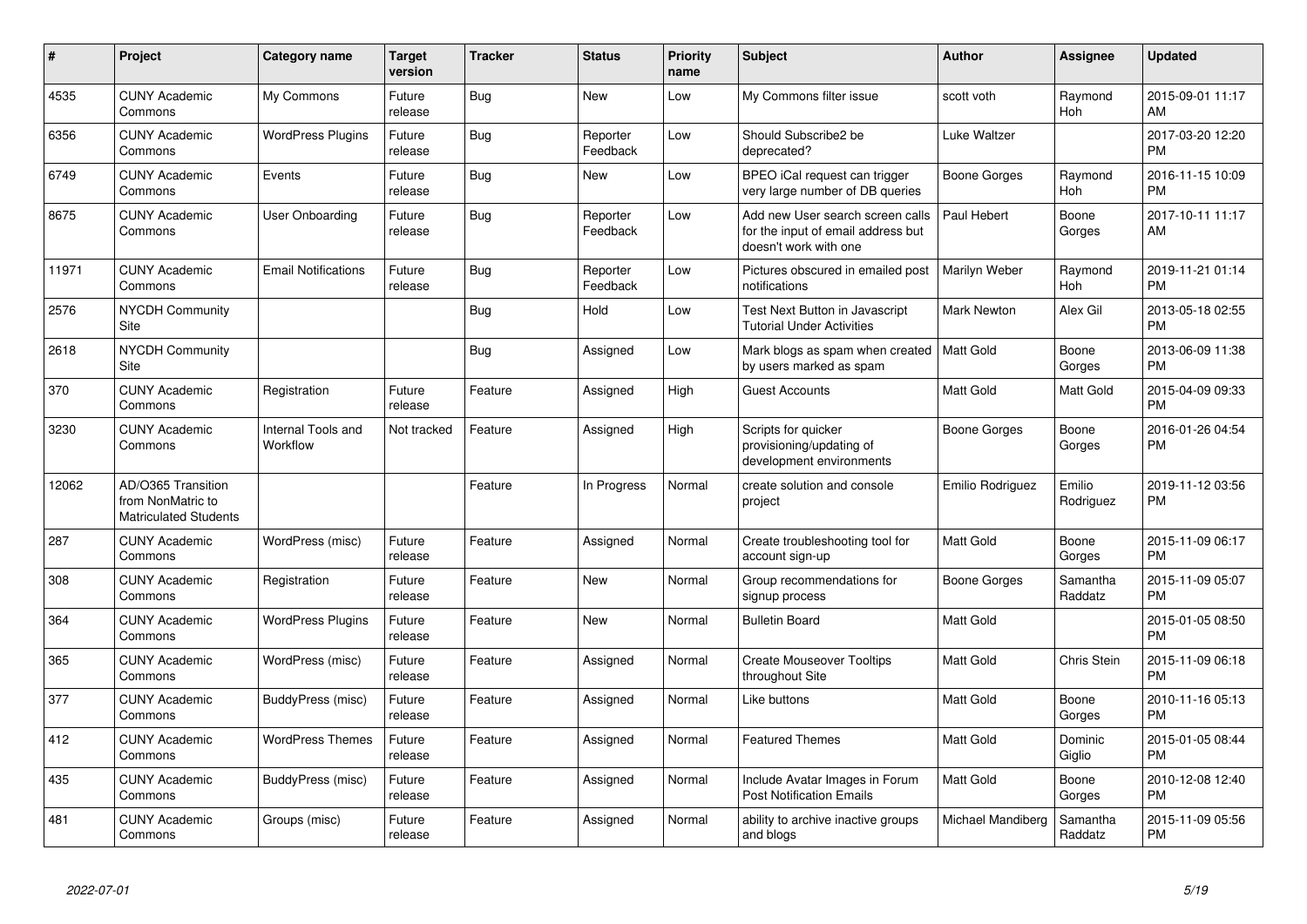| #    | Project                         | <b>Category name</b>     | <b>Target</b><br>version | Tracker | <b>Status</b>        | <b>Priority</b><br>name | <b>Subject</b>                                                                 | Author              | <b>Assignee</b>     | <b>Updated</b>                |
|------|---------------------------------|--------------------------|--------------------------|---------|----------------------|-------------------------|--------------------------------------------------------------------------------|---------------------|---------------------|-------------------------------|
| 497  | <b>CUNY Academic</b><br>Commons | <b>WordPress Plugins</b> | Future<br>release        | Feature | Assigned             | Normal                  | Drag and Drop Ordering on<br><b>Gallery Post Plugin</b>                        | <b>Matt Gold</b>    | Ron Rennick         | 2015-11-09 06:18<br><b>PM</b> |
| 500  | <b>CUNY Academic</b><br>Commons | BuddyPress (misc)        | Future<br>release        | Feature | Assigned             | Normal                  | <b>Export Group Data</b>                                                       | Matt Gold           | Boone<br>Gorges     | 2010-12-19 12:09<br><b>PM</b> |
| 554  | <b>CUNY Academic</b><br>Commons | <b>BuddyPress (misc)</b> | Future<br>release        | Feature | Assigned             | Normal                  | Add Trackback notifications to<br>site-wide activity feed                      | Matt Gold           | Boone<br>Gorges     | 2015-11-09 06:19<br><b>PM</b> |
| 585  | <b>CUNY Academic</b><br>Commons | Group Forums             | Future<br>release        | Feature | Assigned             | Normal                  | Merge Forum Topics                                                             | Sarah Morgano       | Boone<br>Gorges     | 2011-07-06 04:11<br><b>PM</b> |
| 599  | <b>CUNY Academic</b><br>Commons | BuddyPress (misc)        | Future<br>release        | Feature | Assigned             | Normal                  | Consider adding rating plugins for<br><b>BuddyPress/BBPress</b>                | <b>Matt Gold</b>    | Boone<br>Gorges     | 2011-08-22 06:50<br><b>PM</b> |
| 618  | <b>CUNY Academic</b><br>Commons | <b>BuddyPress Docs</b>   | Future<br>release        | Feature | Assigned             | Normal                  | BuddyPress Docs: export formats                                                | <b>Boone Gorges</b> | Boone<br>Gorges     | 2015-11-09 05:38<br><b>PM</b> |
| 635  | <b>CUNY Academic</b><br>Commons | BuddyPress (misc)        | Future<br>release        | Feature | Assigned             | Normal                  | Big Blue Button -<br>Videoconferencing in Groups and<br><b>Blogs</b>           | <b>Matt Gold</b>    | Boone<br>Gorges     | 2011-03-14 03:24<br><b>PM</b> |
| 653  | <b>CUNY Academic</b><br>Commons | Group Blogs              | Future<br>release        | Feature | Assigned             | Normal                  | Redesign Integration of Groups<br>and Blogs                                    | Matt Gold           | Samantha<br>Raddatz | 2015-11-09 05:40<br><b>PM</b> |
| 658  | <b>CUNY Academic</b><br>Commons | <b>WordPress Plugins</b> | Future<br>release        | Feature | Assigned             | Normal                  | Rebulid Sitewide Tag Suggestion                                                | <b>Matt Gold</b>    | Boone<br>Gorges     | 2015-01-05 08:47<br><b>PM</b> |
| 1105 | <b>CUNY Academic</b><br>Commons | WordPress (misc)         | Future<br>release        | Feature | Assigned             | Normal                  | Rephrase Blog Privacy Options                                                  | <b>Matt Gold</b>    | Samantha<br>Raddatz | 2015-11-09 06:19<br><b>PM</b> |
| 1422 | <b>CUNY Academic</b><br>Commons | <b>BuddyPress Docs</b>   | Future<br>release        | Feature | Assigned             | Normal                  | Make "created Doc" activity icons<br>non-mini                                  | <b>Boone Gorges</b> | Boone<br>Gorges     | 2015-11-09 05:48<br><b>PM</b> |
| 1460 | CUNY Academic<br>Commons        | Analytics                | Future<br>release        | Feature | Assigned             | Normal                  | <b>Update System Report</b>                                                    | <b>Brian Foote</b>  | Boone<br>Gorges     | 2015-11-09 06:13<br><b>PM</b> |
| 1508 | <b>CUNY Academic</b><br>Commons | WordPress (misc)         | Future<br>release        | Feature | Assigned             | Normal                  | Share login cookies across<br>mapped domains                                   | <b>Boone Gorges</b> | Boone<br>Gorges     | 2012-07-02 12:12<br><b>PM</b> |
| 1544 | <b>CUNY Academic</b><br>Commons | Groups (misc)            | Future<br>release        | Feature | Reporter<br>Feedback | Normal                  | Group Filtering and Sorting                                                    | Matt Gold           | Chris Stein         | 2019-03-01 02:25<br><b>PM</b> |
| 1744 | <b>CUNY Academic</b><br>Commons | <b>BuddyPress Docs</b>   | Future<br>release        | Feature | Assigned             | Normal                  | Spreadsheet-style Docs                                                         | <b>Boone Gorges</b> | Boone<br>Gorges     | 2015-11-09 06:13<br><b>PM</b> |
| 1888 | <b>CUNY Academic</b><br>Commons | Home Page                | Future<br>release        | Feature | Assigned             | Normal                  | Refactor BP MPO Activity Filter to<br>support proper pagination                | Sarah Morgano       | Boone<br>Gorges     | 2014-05-01 07:11<br><b>PM</b> |
| 2523 | <b>CUNY Academic</b><br>Commons | <b>BuddyPress Docs</b>   | Future<br>release        | Feature | Assigned             | Normal                  | Allow Users to Upload Images to<br>BP Docs                                     | Matt Gold           | Boone<br>Gorges     | 2015-11-09 06:14<br><b>PM</b> |
| 2753 | <b>CUNY Academic</b><br>Commons | Public Portfolio         | Future<br>release        | Feature | New                  | Normal                  | Create actual actual tagification in<br>academic interests and other<br>fields | Micki Kaufman       | Boone<br>Gorges     | 2015-01-05 08:52<br>PM        |
| 2754 | <b>CUNY Academic</b><br>Commons | Design                   | Future<br>release        | Feature | Assigned             | Normal                  | Determine strategy for CAC logo<br>handling in top header                      | Micki Kaufman       | Chris Stein         | 2015-01-05 08:53<br>PM        |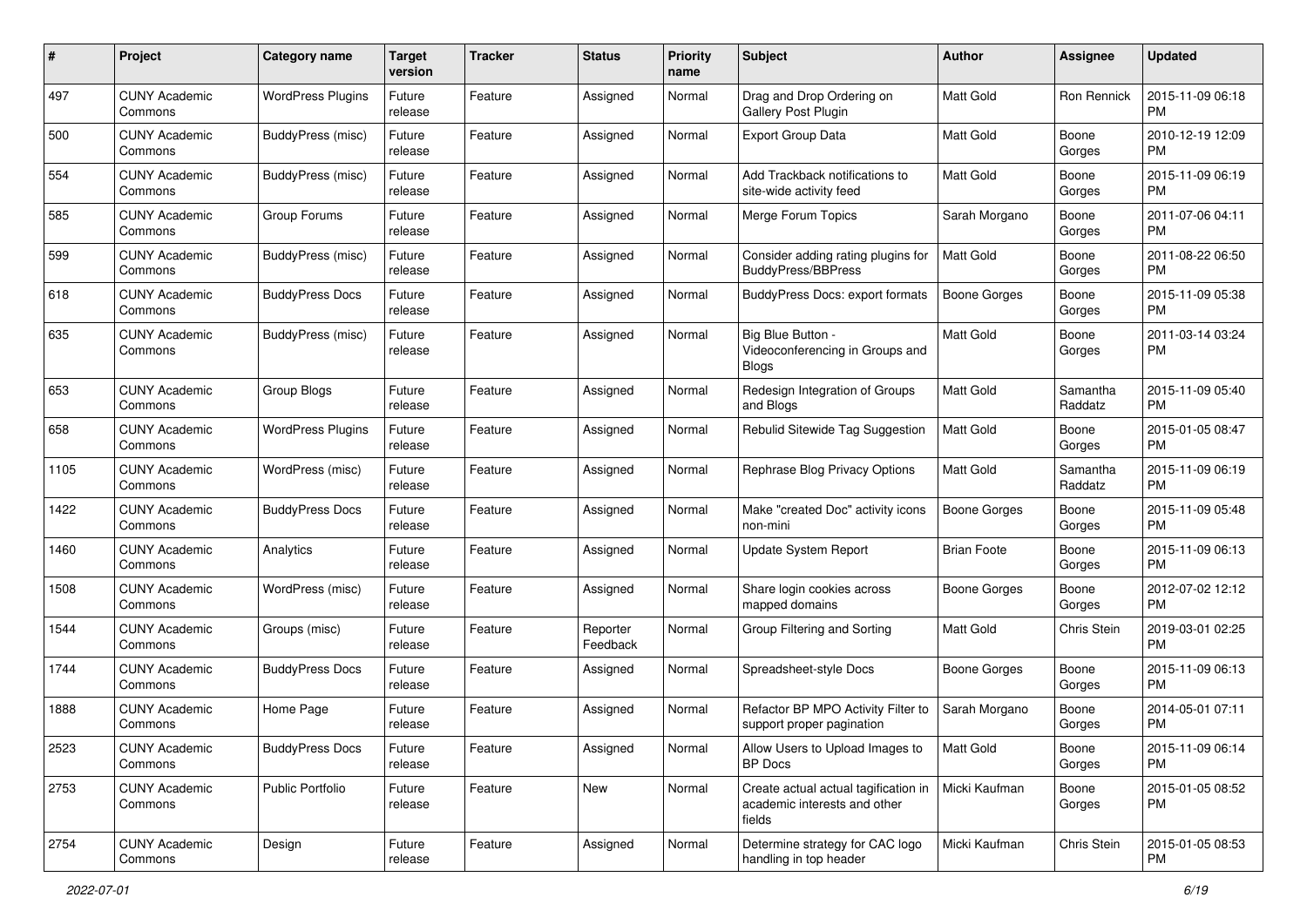| #    | Project                         | <b>Category name</b>    | <b>Target</b><br>version | <b>Tracker</b> | <b>Status</b> | Priority<br>name | <b>Subject</b>                                                             | Author              | <b>Assignee</b>     | <b>Updated</b>                |
|------|---------------------------------|-------------------------|--------------------------|----------------|---------------|------------------|----------------------------------------------------------------------------|---------------------|---------------------|-------------------------------|
| 2832 | <b>CUNY Academic</b><br>Commons | <b>Public Portfolio</b> | Future<br>release        | Feature        | Assigned      | Normal           | Improve interface for (not)<br>auto-linking profile fields                 | <b>Boone Gorges</b> | Chris Stein         | 2015-01-05 08:52<br><b>PM</b> |
| 2881 | <b>CUNY Academic</b><br>Commons | <b>Public Portfolio</b> | Future<br>release        | Feature        | Assigned      | Normal           | Redesign the UX for Profiles                                               | Chris Stein         | Chris Stein         | 2016-10-13 12:45<br><b>PM</b> |
| 3002 | <b>CUNY Academic</b><br>Commons | Search                  | Future<br>release        | Feature        | Assigned      | Normal           | Overhaul CAC search by using<br>external search appliance                  | Boone Gorges        | Boone<br>Gorges     | 2020-07-15 03:05<br><b>PM</b> |
| 3042 | <b>CUNY Academic</b><br>Commons | <b>Public Portfolio</b> | Future<br>release        | Feature        | Assigned      | Normal           | Browsing member interests                                                  | <b>Matt Gold</b>    | Boone<br>Gorges     | 2015-03-21 09:04<br>PM.       |
| 3090 | <b>CUNY Academic</b><br>Commons | Twitter page            | Future<br>release        | Feature        | Assigned      | Normal           | Prevent Retweets from showing<br>up on Commons twitter page                | Matt Gold           | Tahir Butt          | 2016-10-24 11:31<br>AM        |
| 3192 | <b>CUNY Academic</b><br>Commons | Group Forums            | Future<br>release        | Feature        | Assigned      | Normal           | Customizable forum views for<br>bbPress 2.x group forums                   | Boone Gorges        | Raymond<br>Hoh      | 2015-11-09 12:47<br><b>PM</b> |
| 3193 | <b>CUNY Academic</b><br>Commons | Group Forums            | Future<br>release        | Feature        | Assigned      | Normal           | bbPress 2.x dynamic roles and<br>RBE                                       | <b>Boone Gorges</b> | Boone<br>Gorges     | 2014-09-30 01:30<br>PM.       |
| 3220 | <b>CUNY Academic</b><br>Commons | <b>Public Portfolio</b> | Future<br>release        | Feature        | Assigned      | Normal           | Add indent/outdent option to<br>Formatting Buttons on Profile<br>Page      | <b>Matt Gold</b>    | Boone<br>Gorges     | 2014-05-21 10:39<br>PM.       |
| 3308 | <b>CUNY Academic</b><br>Commons | Group Invitations       | Future<br>release        | Feature        | Assigned      | Normal           | Allow members to rescind group<br>invitations                              | <b>Matt Gold</b>    | Boone<br>Gorges     | 2015-04-01 08:53<br><b>PM</b> |
| 3330 | <b>CUNY Academic</b><br>Commons | My Commons              | Future<br>release        | Feature        | Assigned      | Normal           | "Commons Information" tool                                                 | Boone Gorges        | Chris Stein         | 2014-09-22 08:46<br><b>PM</b> |
| 3458 | <b>CUNY Academic</b><br>Commons | Groups (misc)           | Future<br>release        | Feature        | Assigned      | Normal           | Filter Members of Group by<br>Campus                                       | Michael Smith       | Samantha<br>Raddatz | 2014-09-26 08:32<br><b>PM</b> |
| 3473 | <b>CUNY Academic</b><br>Commons | User Experience         | Future<br>release        | Feature        | Assigned      | Normal           | Commons profile: Add help info<br>about "Positions" replacing "title"      | Keith Miyake        | Samantha<br>Raddatz | 2015-11-09 02:28<br><b>PM</b> |
| 3475 | <b>CUNY Academic</b><br>Commons | Events                  | Future<br>release        | Feature        | Assigned      | Normal           | Request to add plugin to<br>streamline room<br>booking/appointment booking | Naomi Barrettara    | Boone<br>Gorges     | 2014-12-01 05:14<br><b>PM</b> |
| 3517 | <b>CUNY Academic</b><br>Commons | My Commons              | Future<br>release        | Feature        | Assigned      | Normal           | Mute/Unmute My Commons<br>updates                                          | <b>Matt Gold</b>    | Raymond<br>Hoh      | 2015-11-09 01:19<br><b>PM</b> |
| 3536 | <b>CUNY Academic</b><br>Commons | My Commons              | Future<br>release        | Feature        | Assigned      | Normal           | Infinite Scroll on My Commons<br>page                                      | Matt Gold           | Raymond<br>Hoh      | 2015-04-13 04:42<br><b>PM</b> |
| 3580 | <b>CUNY Academic</b><br>Commons | Group Blogs             | Future<br>release        | Feature        | New           | Normal           | Multiple blogs per group                                                   | <b>Boone Gorges</b> | Boone<br>Gorges     | 2018-02-20 02:02<br><b>PM</b> |
| 3657 | <b>CUNY Academic</b><br>Commons | WordPress (misc)        | Not tracked              | Feature        | New           | Normal           | Create alert for GC email<br>addresses                                     | Matt Gold           | Matt Gold           | 2016-04-14 11:29<br>PM.       |
| 3662 | <b>CUNY Academic</b><br>Commons | SEO                     | Future<br>release        | Feature        | Assigned      | Normal           | Duplicate Content/SEO/Google<br>issues                                     | Matt Gold           | Raymond<br>Hoh      | 2015-04-13 04:37<br><b>PM</b> |
| 3759 | <b>CUNY Academic</b><br>Commons | WordPress (misc)        | Future<br>release        | Feature        | Assigned      | Normal           | Review Interface for Adding Users   Matt Gold<br>to Blogs                  |                     | Boone<br>Gorges     | 2015-03-24 05:52<br><b>PM</b> |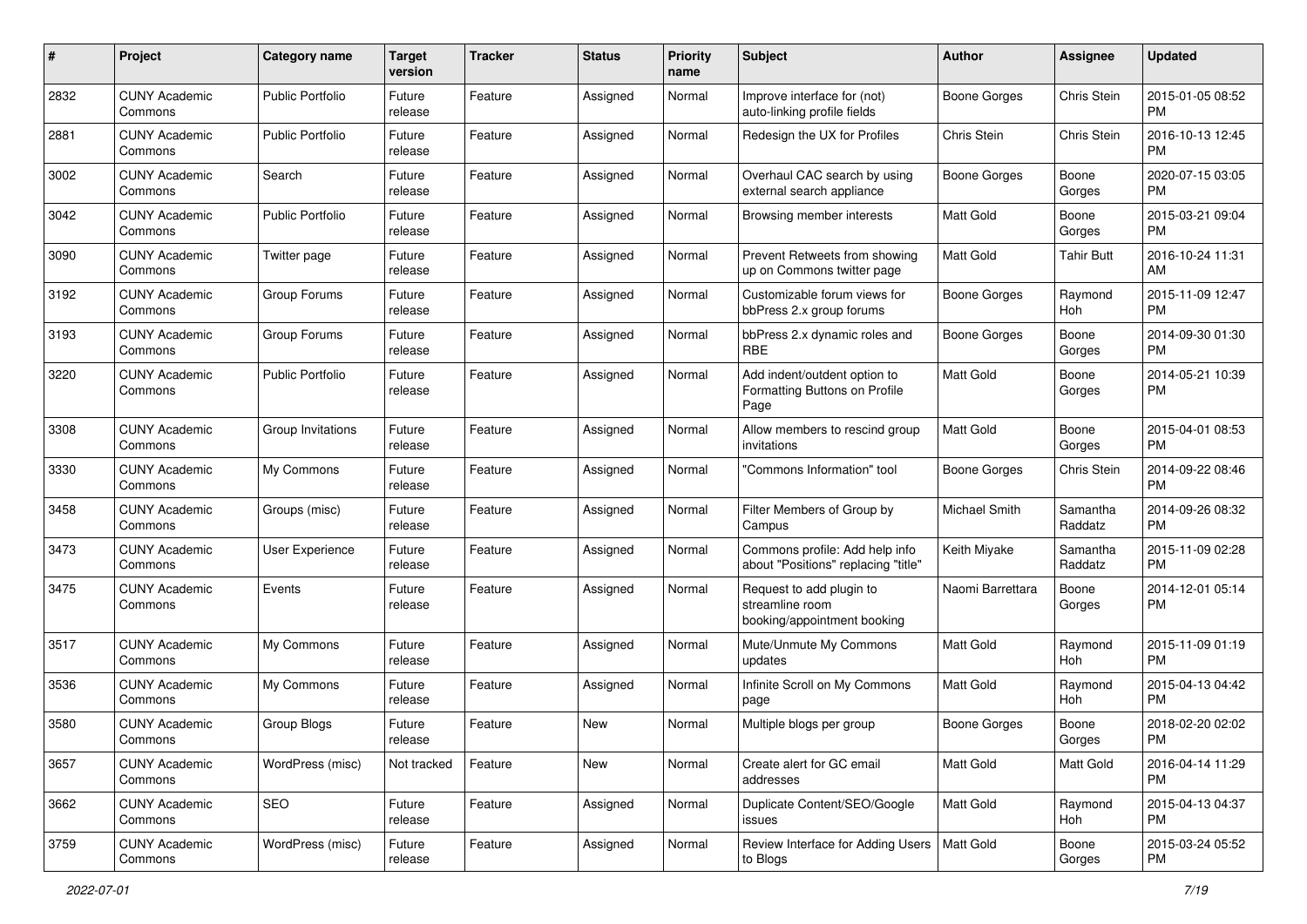| #    | <b>Project</b>                  | Category name              | <b>Target</b><br>version | <b>Tracker</b> | <b>Status</b> | <b>Priority</b><br>name | <b>Subject</b>                                                                    | <b>Author</b>    | Assignee            | <b>Updated</b>                |
|------|---------------------------------|----------------------------|--------------------------|----------------|---------------|-------------------------|-----------------------------------------------------------------------------------|------------------|---------------------|-------------------------------|
| 3768 | <b>CUNY Academic</b><br>Commons | <b>Public Portfolio</b>    | Future<br>release        | Feature        | Assigned      | Normal                  | Institutions/Past positions on<br>public portfolios                               | <b>Matt Gold</b> | Boone<br>Gorges     | 2018-04-23 10:44<br>AM        |
| 3770 | <b>CUNY Academic</b><br>Commons | <b>Public Portfolio</b>    | Future<br>release        | Feature        | Assigned      | Normal                  | Improve Layout/Formatting of<br>Positions Area on Public Portfolios               | <b>Matt Gold</b> | Chris Stein         | 2015-04-01 09:17<br><b>PM</b> |
| 4053 | <b>CUNY Academic</b><br>Commons | Events                     | Future<br>release        | Feature        | Assigned      | Normal                  | Create new tab for past events                                                    | <b>Matt Gold</b> | Boone<br>Gorges     | 2015-05-12 02:10<br><b>PM</b> |
| 4238 | <b>CUNY Academic</b><br>Commons | Events                     | Future<br>release        | Feature        | Assigned      | Normal                  | Copy Events to Other Groups?                                                      | <b>Matt Gold</b> | Boone<br>Gorges     | 2015-07-02 10:08<br>AM        |
| 4481 | <b>CUNY Academic</b><br>Commons | Events                     | Future<br>release        | Feature        | New           | Normal                  | Group admins/mods should have<br>the ability to unlink an event from<br>the group | Boone Gorges     | Boone<br>Gorges     | 2017-04-24 03:53<br><b>PM</b> |
| 4635 | <b>CUNY Academic</b><br>Commons | Authentication             | Future<br>release        | Feature        | <b>New</b>    | Normal                  | Allow non-WP authentication                                                       | Boone Gorges     | Sonja Leix          | 2019-03-01 02:05<br><b>PM</b> |
| 4980 | <b>CUNY Academic</b><br>Commons | Home Page                  | Future<br>release        | Feature        | Assigned      | Normal                  | CAC Featured Content -- Adding<br>Randomization                                   | <b>Matt Gold</b> | Boone<br>Gorges     | 2016-12-12 03:01<br><b>PM</b> |
| 5199 | <b>CUNY Academic</b><br>Commons | Social Paper               | Future<br>release        | Feature        | New           | Normal                  | add tables to the SP editor                                                       | Marilyn Weber    |                     | 2016-10-24 11:27<br>AM        |
| 5205 | <b>CUNY Academic</b><br>Commons | Social Paper               | Future<br>release        | Feature        | <b>New</b>    | Normal                  | Social Paper folders                                                              | Marilyn Weber    |                     | 2016-02-11 10:24<br><b>PM</b> |
| 5225 | <b>CUNY Academic</b><br>Commons | Registration               | Future<br>release        | Feature        | Assigned      | Normal                  | On-boarding Issues                                                                | Luke Waltzer     | Samantha<br>Raddatz | 2016-02-12 02:58<br><b>PM</b> |
| 5234 | <b>CUNY Academic</b><br>Commons | Membership                 | Future<br>release        | Feature        | Assigned      | Normal                  | Write Unconfirmed patch for WP                                                    | Boone Gorges     | Boone<br>Gorges     | 2016-10-24 11:18<br>AM        |
| 5316 | <b>CUNY Academic</b><br>Commons | User Experience            | Future<br>release        | Feature        | Assigned      | Normal                  | Prompt user email address<br>updates                                              | <b>Matt Gold</b> | Stephen Real        | 2016-12-21 03:30<br><b>PM</b> |
| 5397 | <b>CUNY Academic</b><br>Commons | Social Paper               | Future<br>release        | Feature        | <b>New</b>    | Normal                  | frustrating to have to<br>enable/disable in SP                                    | Marilyn Weber    | Samantha<br>Raddatz | 2016-04-20 03:39<br><b>PM</b> |
| 5489 | <b>CUNY Academic</b><br>Commons | Social Paper               | Future<br>release        | Feature        | <b>New</b>    | Normal                  | Asc/desc sorting for Social Paper<br>directories                                  | Boone Gorges     |                     | 2016-04-21 10:06<br><b>PM</b> |
| 5581 | <b>CUNY Academic</b><br>Commons | Analytics                  | Future<br>release        | Feature        | Assigned      | Normal                  | Explore alternatives to Google<br>Analytics                                       | <b>Matt Gold</b> | Valerie<br>Townsend | 2020-04-17 03:12<br><b>PM</b> |
| 5679 | <b>CUNY Academic</b><br>Commons | Analytics                  | Not tracked              | Feature        | New           | Normal                  | Logged In Users for GA                                                            | Valerie Townsend | Valerie<br>Townsend | 2016-06-11 09:49<br>AM        |
| 5696 | <b>CUNY Academic</b><br>Commons | Events                     | Future<br>release        | Feature        | Assigned      | Normal                  | Events Calendar - display options<br>/ calendar aggregation                       | <b>Matt Gold</b> | Boone<br>Gorges     | 2016-10-13 11:44<br>AM        |
| 5955 | <b>CUNY Academic</b><br>Commons | Outreach                   | Future<br>release        | Feature        | Assigned      | Normal                  | Create auto-newsletter for<br>commons members                                     | <b>Matt Gold</b> | Luke Waltzer        | 2016-08-30 10:34<br>AM        |
| 5992 | <b>CUNY Academic</b><br>Commons | <b>Email Notifications</b> | Future<br>release        | Feature        | <b>New</b>    | Normal                  | Changing the From line of<br>autogenerated blog emails                            | Marilyn Weber    |                     | 2018-09-27 05:19<br><b>PM</b> |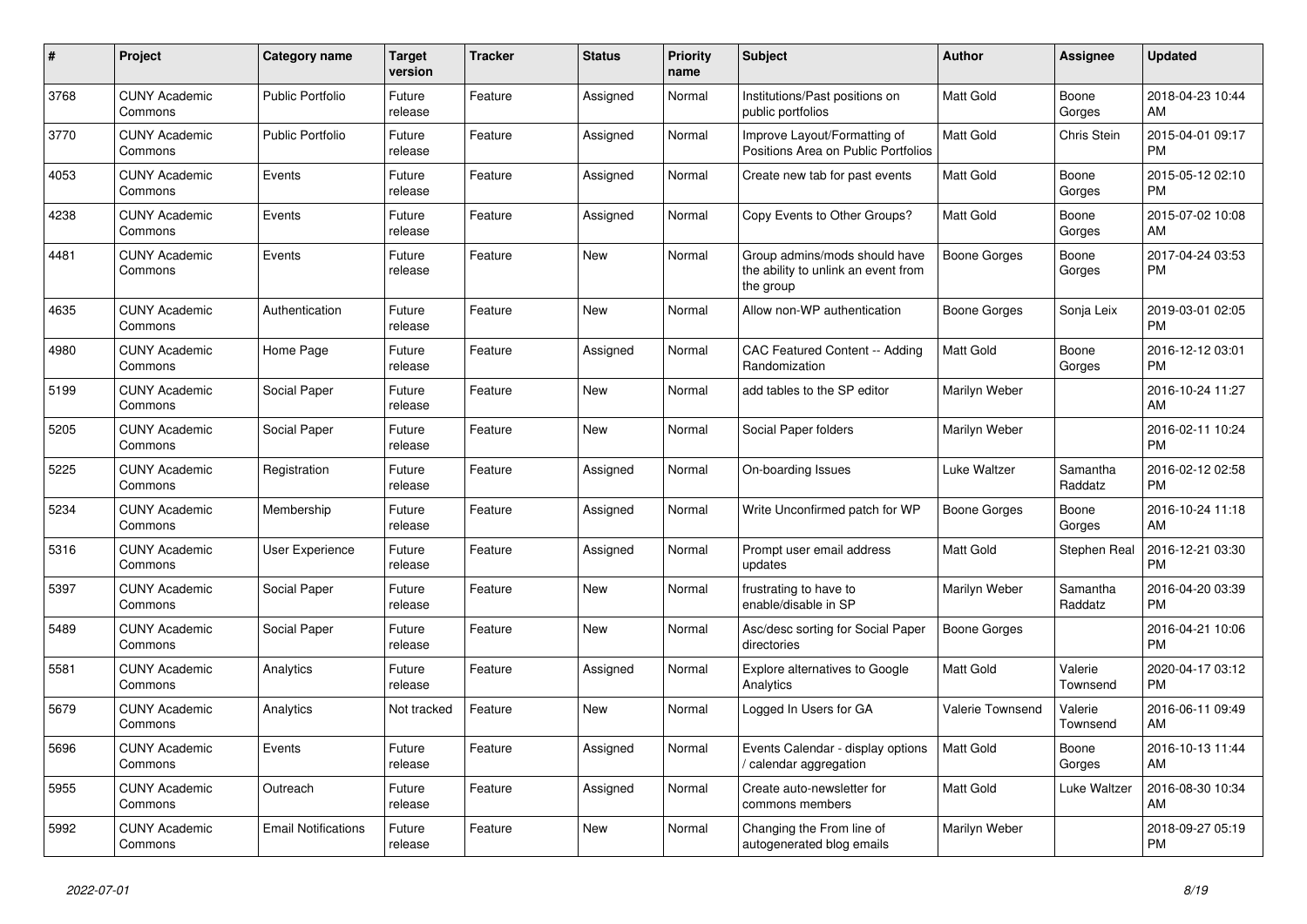| #    | <b>Project</b>                  | <b>Category name</b>      | <b>Target</b><br>version | <b>Tracker</b> | <b>Status</b>        | Priority<br>name | <b>Subject</b>                                                                        | <b>Author</b>           | Assignee             | <b>Updated</b>                |
|------|---------------------------------|---------------------------|--------------------------|----------------|----------------------|------------------|---------------------------------------------------------------------------------------|-------------------------|----------------------|-------------------------------|
| 6078 | <b>CUNY Academic</b><br>Commons | <b>Blogs (BuddyPress)</b> | Future<br>release        | Feature        | New                  | Normal           | <b>Explore Adding Network Blog</b><br>Metadata Plugin                                 | Luke Waltzer            | Luke Waltzer         | 2016-10-11 10:29<br><b>PM</b> |
| 6115 | <b>CUNY Academic</b><br>Commons | Publicity                 | Not tracked              | Feature        | Assigned             | Normal           | create digital signage for GC                                                         | Matt Gold               | scott voth           | 2016-10-11 10:09<br><b>PM</b> |
| 6332 | <b>CUNY Academic</b><br>Commons | WordPress (misc)          | Future<br>release        | Feature        | New                  | Normal           | Allow uploaded files to be marked<br>as private in an ad hoc way                      | Boone Gorges            |                      | 2016-10-17 11:41<br><b>PM</b> |
| 6426 | <b>CUNY Academic</b><br>Commons | Spam/Spam<br>Prevention   | Future<br>release        | Feature        | Assigned             | Normal           | Force captcha on all comments?                                                        | <b>Matt Gold</b>        | <b>Tahir Butt</b>    | 2016-10-24 02:06<br><b>PM</b> |
| 7115 | <b>CUNY Academic</b><br>Commons | Groups (misc)             | Future<br>release        | Feature        | Reporter<br>Feedback | Normal           | make licensing info clear during<br>group creation                                    | Matt Gold               | Raymond<br>Hoh       | 2020-12-08 11:32<br>AM        |
| 7828 | <b>CUNY Academic</b><br>Commons |                           | Not tracked              | Feature        | Assigned             | Normal           | Theme Assessment 2017                                                                 | Margaret Galvan         | Margaret<br>Galvan   | 2017-05-02 10:41<br><b>PM</b> |
| 8211 | <b>CUNY Academic</b><br>Commons | <b>WordPress Themes</b>   | Future<br>release        | Feature        | <b>New</b>           | Normal           | Theme Suggestions: Material<br>Design-Inspired Themes                                 | Margaret Galvan         | Margaret<br>Galvan   | 2017-08-07 02:48<br><b>PM</b> |
| 8756 | <b>CUNY Academic</b><br>Commons | Group Blogs               | Future<br>release        | Feature        | Hold                 | Normal           | Connect multiple blogs to one<br>group?                                               | <b>Matt Gold</b>        | Boone<br>Gorges      | 2017-09-30 10:42<br>AM        |
| 8835 | <b>CUNY Academic</b><br>Commons | <b>Blogs (BuddyPress)</b> | Future<br>release        | Feature        | New                  | Normal           | Extend cuny.is shortlinks to sites                                                    | Luke Waltzer            | Boone<br>Gorges      | 2022-04-26 11:59<br>AM        |
| 8836 | <b>CUNY Academic</b><br>Commons | <b>Blogs (BuddyPress)</b> | Future<br>release        | Feature        | Assigned             | Normal           | Redesign site launch process                                                          | Matt Gold               | Boone<br>Gorges      | 2019-10-03 02:49<br><b>PM</b> |
| 8837 | <b>CUNY Academic</b><br>Commons |                           | Not tracked              | Feature        | Assigned             | Normal           | Create a form to request info from<br>people requesting premium<br>themes and plugins | <b>Matt Gold</b>        | Marilyn<br>Weber     | 2017-11-14 03:35<br><b>PM</b> |
| 8898 | <b>CUNY Academic</b><br>Commons | Social Paper              | Not tracked              | Feature        | Assigned             | Normal           | Usage data on docs and social<br>paper                                                | <b>Matt Gold</b>        | Matt Gold            | 2017-11-16 11:32<br>AM        |
| 8900 | <b>CUNY Academic</b><br>Commons | Accessibility             | Future<br>release        | Feature        | Assigned             | Normal           | Look into tools to enforce<br>accessibility in WP environment                         | Matt Gold               | Boone<br>Gorges      | 2022-04-26 11:59<br>AM        |
| 8901 | <b>CUNY Academic</b><br>Commons | Accessibility             | Future<br>release        | Feature        | Assigned             | Normal           | Theme analysis for accessibility                                                      | Matt Gold               | Boone<br>Gorges      | 2022-04-26 11:59<br>AM        |
| 8902 | <b>CUNY Academic</b><br>Commons | Design                    | Not tracked              | Feature        | Assigned             | Normal           | Report back on research on<br><b>BuddyPress themes</b>                                | Matt Gold               | <b>Michael Smith</b> | 2017-11-10 12:31<br><b>PM</b> |
| 8976 | <b>CUNY Academic</b><br>Commons | Reply By Email            | Not tracked              | Feature        | Assigned             | Normal           | Package RBE new topics posting?                                                       | <b>Matt Gold</b>        | Raymond<br>Hoh       | 2017-12-04 02:34<br><b>PM</b> |
| 9028 | <b>CUNY Academic</b><br>Commons | Onboarding                | Future<br>release        | Feature        | Assigned             | Normal           | suggest groups to new members<br>during the registration process                      | <b>Matt Gold</b>        | Chris Stein          | 2018-10-24 12:34<br><b>PM</b> |
| 9420 | <b>CUNY Academic</b><br>Commons | cuny.is                   | Not tracked              | Feature        | New                  | Normal           | Request for http://cuny.is/streams                                                    | Raffi<br>Khatchadourian | Marilyn<br>Weber     | 2018-04-02 10:08<br>AM        |
| 9643 | <b>CUNY Academic</b><br>Commons | Publicity                 | Not tracked              | Feature        | <b>New</b>           | Normal           | Create a page on the Commons<br>for logos etc.                                        | Stephen Real            | Stephen Real         | 2018-04-24 10:53<br>AM        |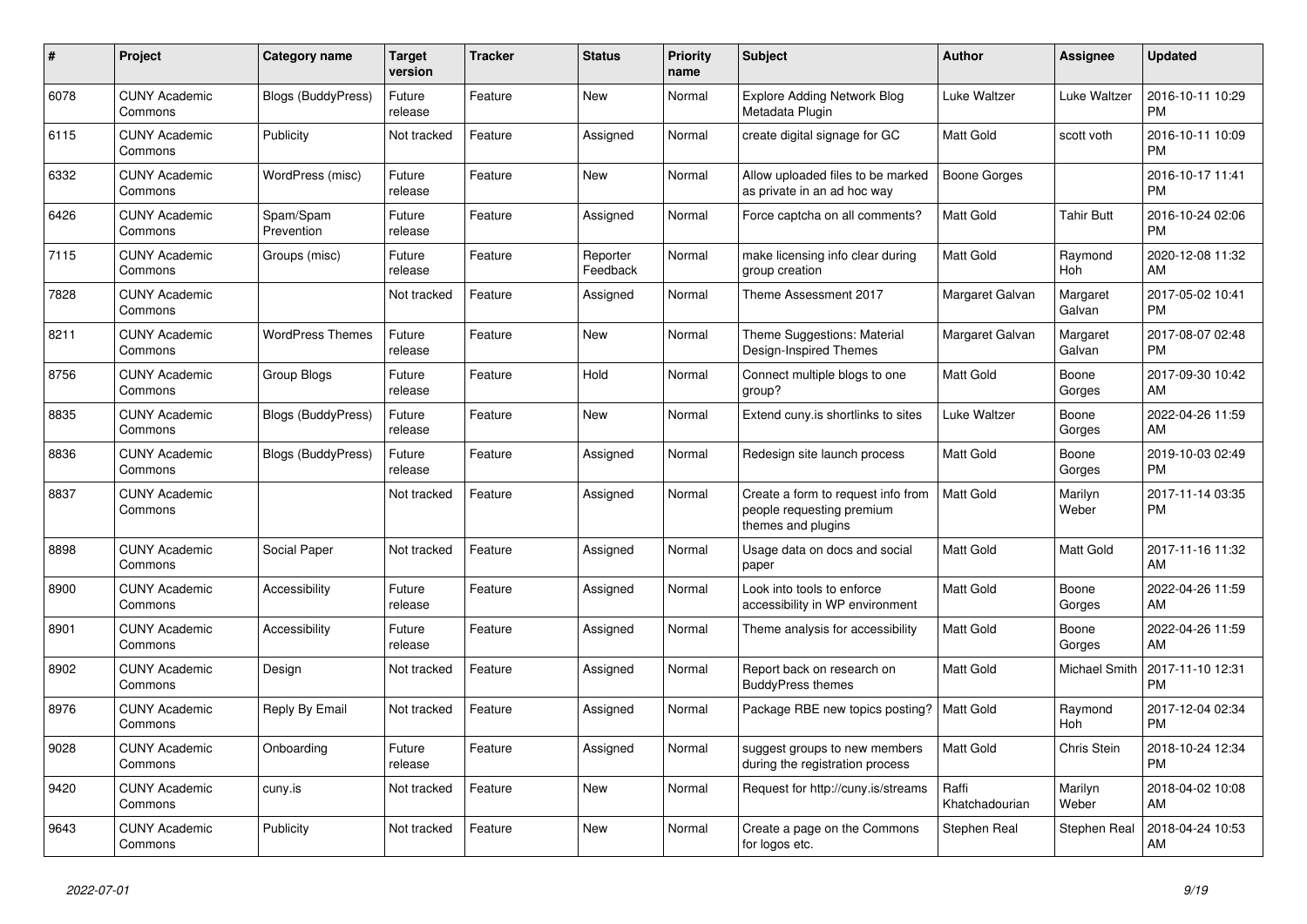| $\#$  | Project                         | <b>Category name</b>       | <b>Target</b><br>version | <b>Tracker</b> | <b>Status</b>        | <b>Priority</b><br>name | <b>Subject</b>                                                                                                                               | Author                  | Assignee        | <b>Updated</b>                |
|-------|---------------------------------|----------------------------|--------------------------|----------------|----------------------|-------------------------|----------------------------------------------------------------------------------------------------------------------------------------------|-------------------------|-----------------|-------------------------------|
| 9720  | <b>CUNY Academic</b><br>Commons | Authentication             | Future<br>release        | Feature        | <b>New</b>           | Normal                  | The Commons should be an<br>oAuth provider                                                                                                   | <b>Boone Gorges</b>     |                 | 2019-03-01 02:04<br><b>PM</b> |
| 9895  | <b>CUNY Academic</b><br>Commons | Onboarding                 | Future<br>release        | Feature        | Assigned             | Normal                  | Add "Accept Invitation"<br>link/button/function to Group<br>and/or Site invitation emails?                                                   | Luke Waltzer            | Boone<br>Gorges | 2018-06-07 12:42<br><b>PM</b> |
| 9908  | <b>CUNY Academic</b><br>Commons |                            | Not tracked              | Feature        | New                  | Normal                  | Is it possible to send email<br>updates to users (or an email<br>address not on the list) for only a<br>single page AFTER being<br>prompted? | Michael Shields         | scott voth      | 2018-06-11 01:34<br><b>PM</b> |
| 9947  | <b>CUNY Academic</b><br>Commons | <b>WordPress Plugins</b>   | Future<br>release        | Feature        | Reporter<br>Feedback | Normal                  | Install H5P quiz plugin                                                                                                                      | Matt Gold               | Boone<br>Gorges | 2018-09-11 11:01<br>AM        |
| 10226 | <b>CUNY Academic</b><br>Commons | Courses                    | Future<br>release        | Feature        | <b>New</b>           | Normal                  | Add "My Courses" to drop down<br>list                                                                                                        | scott voth              | Boone<br>Gorges | 2021-11-19 12:42<br><b>PM</b> |
| 10354 | <b>CUNY Academic</b><br>Commons | Public Portfolio           | Future<br>release        | Feature        | <b>New</b>           | Normal                  | Opt out of Having a Profile Page                                                                                                             | scott voth              | Chris Stein     | 2020-05-12 10:43<br>AM        |
| 10368 | <b>CUNY Academic</b><br>Commons |                            | Future<br>release        | Feature        | Assigned             | Normal                  | Use ORCID data to populate<br>academic profile page                                                                                          | Stephen Francoeur       | Boone<br>Gorges | 2018-09-25 01:53<br><b>PM</b> |
| 10380 | <b>CUNY Academic</b><br>Commons | WordPress (misc)           | Future<br>release        | Feature        | In Progress          | Normal                  | Remove blacklisted plugins                                                                                                                   | <b>Boone Gorges</b>     |                 | 2022-04-26 12:00<br><b>PM</b> |
| 10659 | <b>CUNY Academic</b><br>Commons | Group Forums               | Future<br>release        | Feature        | Assigned             | Normal                  | Post to multiple groups via email                                                                                                            | Matt Gold               | Raymond<br>Hoh  | 2018-11-15 12:54<br>AM        |
| 11077 | <b>CUNY Academic</b><br>Commons | Events                     | Not tracked              | Feature        | Reporter<br>Feedback | Normal                  | Show event category description<br>in event list view                                                                                        | Raffi<br>Khatchadourian |                 | 2019-02-12 10:38<br><b>PM</b> |
| 11131 | <b>CUNY Academic</b><br>Commons |                            | Future<br>release        | Feature        | Reporter<br>Feedback | Normal                  | Image Annotation Plugins                                                                                                                     | Laurie Hurson           |                 | 2019-02-26 11:33<br>AM        |
| 11517 | <b>CUNY Academic</b><br>Commons |                            | Not tracked              | Feature        | Assigned             | Normal                  | wp-accessibility plugin should not<br>strip 'target="_blank" by default                                                                      | <b>Boone Gorges</b>     | Laurie Hurson   | 2019-09-24 09:57<br>AM        |
| 11531 | <b>CUNY Academic</b><br>Commons | Events                     | Future<br>release        | Feature        | <b>New</b>           | Normal                  | Main Events calendar should<br>include non-public events that<br>user has access to                                                          | scott voth              | Boone<br>Gorges | 2019-06-11 10:00<br>AM        |
| 11789 | <b>CUNY Academic</b><br>Commons | Courses                    | Future<br>release        | Feature        | <b>New</b>           | Normal                  | Ability to remove item from<br>Courses list                                                                                                  | Laurie Hurson           | Sonja Leix      | 2019-09-24 12:28<br><b>PM</b> |
| 11834 | <b>CUNY Academic</b><br>Commons | <b>Group Files</b>         | Future<br>release        | Feature        | New                  | Normal                  | Improved tools for managing<br>group file folders                                                                                            | <b>Boone Gorges</b>     | Sonja Leix      | 2019-09-06 03:55<br><b>PM</b> |
| 11860 | <b>CUNY Academic</b><br>Commons | Registration               | Future<br>release        | Feature        | New                  | Normal                  | Ensure Students Are Aware They<br>Can Use Aliases At Registration                                                                            | scott voth              |                 | 2019-09-24 08:46<br>AM        |
| 11945 | <b>CUNY Academic</b><br>Commons | Reckoning                  | Future<br>release        | Feature        | Reporter<br>Feedback | Normal                  | Add Comments bubble to<br>Reckoning views                                                                                                    | Boone Gorges            | Boone<br>Gorges | 2019-11-12 05:14<br><b>PM</b> |
| 12042 | <b>CUNY Academic</b><br>Commons | <b>Email Notifications</b> | Future<br>release        | Feature        | New                  | Normal                  | Improved error logging for BPGES   Boone Gorges<br>send queue                                                                                |                         | Boone<br>Gorges | 2021-11-19 12:25<br>PM        |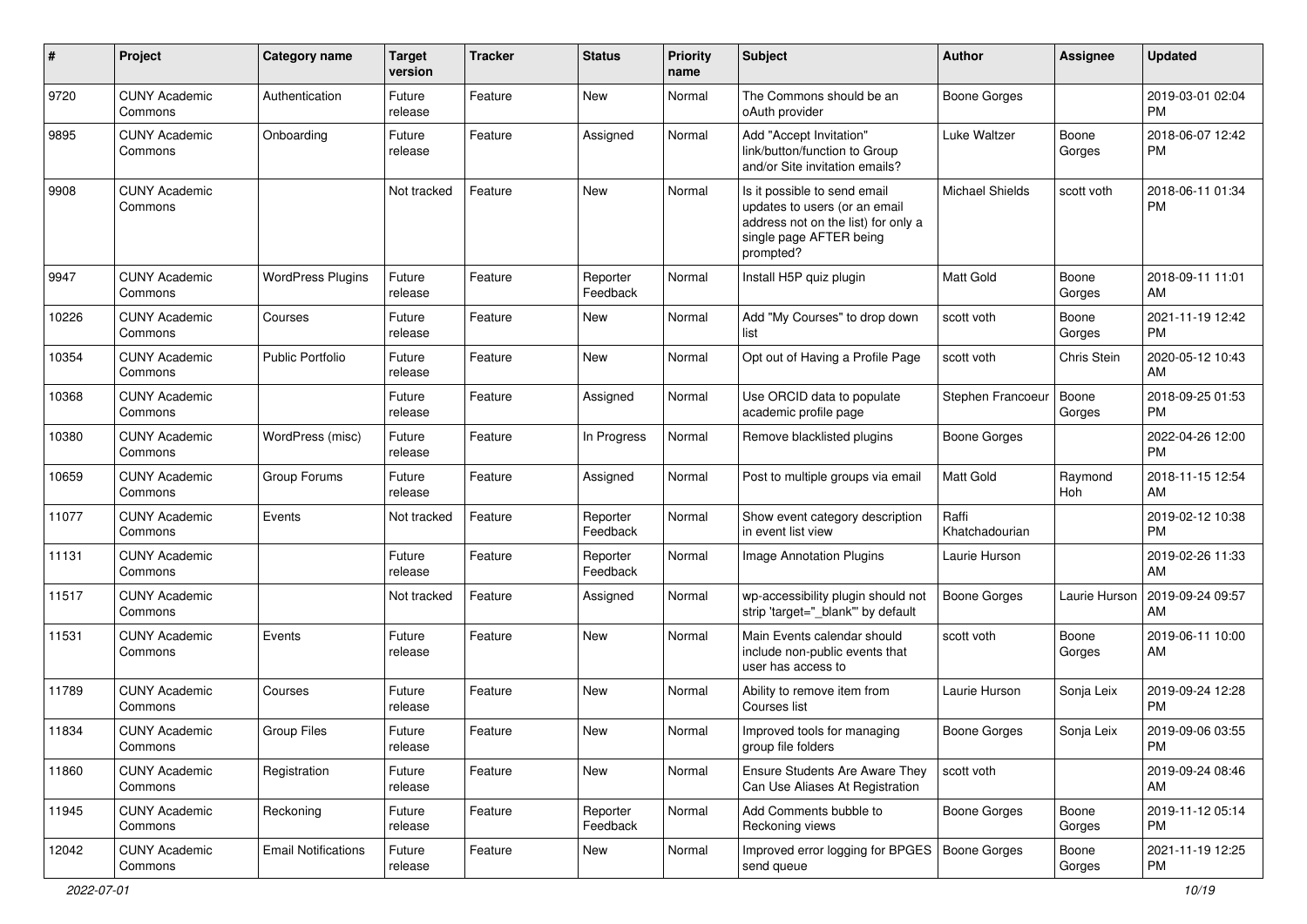| #     | <b>Project</b>                  | Category name                  | <b>Target</b><br>version | <b>Tracker</b> | <b>Status</b>        | <b>Priority</b><br>name | <b>Subject</b>                                                                             | <b>Author</b>       | Assignee          | <b>Updated</b>                |
|-------|---------------------------------|--------------------------------|--------------------------|----------------|----------------------|-------------------------|--------------------------------------------------------------------------------------------|---------------------|-------------------|-------------------------------|
| 12091 | <b>CUNY Academic</b><br>Commons | <b>Group Files</b>             | Future<br>release        | Feature        | New                  | Normal                  | Improved pre-upload file validation<br>for bp-group-documents                              | Boone Gorges        | Boone<br>Gorges   | 2019-11-14 01:21<br><b>PM</b> |
| 12121 | <b>CUNY Academic</b><br>Commons | <b>WordPress Plugins</b>       | 2.0.3                    | Feature        | Reporter<br>Feedback | Normal                  | Embedding H5P Iframes on<br><b>Commons Site</b>                                            | Laurie Hurson       | Boone<br>Gorges   | 2022-06-29 11:32<br>AM        |
| 12446 | <b>CUNY Academic</b><br>Commons | Groups (misc)                  | Future<br>release        | Feature        | Reporter<br>Feedback | Normal                  | Toggle default site to group forum<br>posting                                              | Laurie Hurson       | Laurie Hurson     | 2020-03-10 11:57<br>AM        |
| 12911 | <b>CUNY Academic</b><br>Commons |                                | Not tracked              | Feature        | <b>New</b>           | Normal                  | Block access to xmlrpc.php based<br>on User-Agent                                          | Boone Gorges        | Boone<br>Gorges   | 2020-06-09 05:12<br><b>PM</b> |
| 13048 | <b>CUNY Academic</b><br>Commons | Shortcodes and<br>embeds       | Future<br>release        | Feature        | <b>New</b>           | Normal                  | Jupyter Notebooks support                                                                  | Boone Gorges        |                   | 2020-07-14 11:46<br>AM        |
| 13199 | <b>CUNY Academic</b><br>Commons | Group Forums                   | Future<br>release        | Feature        | New                  | Normal                  | Favoring Groups over bbPress<br>plugin                                                     | Colin McDonald      | Colin<br>McDonald | 2021-11-19 12:28<br><b>PM</b> |
| 13358 | <b>CUNY Academic</b><br>Commons | Group Forums                   | Future<br>release        | Feature        | <b>New</b>           | Normal                  | Improved UI for group forum<br>threading settings                                          | Boone Gorges        | Raymond<br>Hoh    | 2021-11-19 12:27<br><b>PM</b> |
| 13370 | <b>CUNY Academic</b><br>Commons | Group Library                  | Future<br>release        | Feature        | <b>New</b>           | Normal                  | Library bulk deletion and folder<br>editing                                                | Colin McDonald      | Boone<br>Gorges   | 2020-10-13 10:41<br>AM        |
| 13466 | <b>CUNY Academic</b><br>Commons | Cavalcade                      | Future<br>release        | Feature        | New                  | Normal                  | Automated cleanup for duplicate<br>Cavalcade tasks                                         | Boone Gorges        | Boone<br>Gorges   | 2020-10-13 05:24<br><b>PM</b> |
| 13650 | <b>CUNY Academic</b><br>Commons | Group Library                  | Future<br>release        | Feature        | New                  | Normal                  | Forum Attachments in Group<br>Library                                                      | Laurie Hurson       |                   | 2021-11-19 12:30<br><b>PM</b> |
| 13835 | <b>CUNY Academic</b><br>Commons | WordPress (misc)               | Future<br>release        | Feature        | <b>New</b>           | Normal                  | Allow OneSearch widget to have<br>'CUNY' as campus                                         | <b>Boone Gorges</b> | Boone<br>Gorges   | 2021-11-19 12:39<br><b>PM</b> |
| 13891 | <b>CUNY Academic</b><br>Commons | Internal Tools and<br>Workflow | 2.1.0                    | Feature        | <b>New</b>           | Normal                  | Migrate automated linting to<br>GitHub Actions                                             | Boone Gorges        | Jeremy Felt       | 2022-06-29 11:13<br>AM        |
| 14184 | <b>CUNY Academic</b><br>Commons | <b>Public Portfolio</b>        | Future<br>release        | Feature        | New                  | Normal                  | Centralized mechanism for storing<br>Campus affiliations                                   | <b>Boone Gorges</b> | Boone<br>Gorges   | 2022-01-04 11:35<br>AM        |
| 14309 | <b>CUNY Academic</b><br>Commons | Group Library                  | Future<br>release        | Feature        | <b>New</b>           | Normal                  | Better handling of<br>bp_group_document file download<br>attempts when file is not present | Boone Gorges        | Boone<br>Gorges   | 2021-11-19 12:28<br><b>PM</b> |
| 14394 | <b>CUNY Academic</b><br>Commons |                                | Not tracked              | Feature        | <b>New</b>           | Normal                  | Commons News Site - redesign                                                               | scott voth          | scott voth        | 2021-09-14 10:46<br>AM        |
| 14787 | <b>CUNY Academic</b><br>Commons | Plugin Packages                | Future<br>release        | Feature        | New                  | Normal                  | Creating a "Design" plugin<br>package                                                      | Laurie Hurson       | scott voth        | 2022-04-27 04:56<br><b>PM</b> |
| 15194 | <b>CUNY Academic</b><br>Commons | Internal Tools and<br>Workflow | 2.1.0                    | Feature        | <b>New</b>           | Normal                  | PHPCS sniff for un-restored<br>switch to blog() calls                                      | Boone Gorges        | Jeremy Felt       | 2022-05-26 10:45<br>AM        |
| 15604 | <b>CUNY Academic</b><br>Commons | <b>Email Notifications</b>     | Future<br>release        | Feature        | Assigned             | Normal                  | Restructure Commons Group<br>Digest Email Messages                                         | <b>Matt Gold</b>    | Boone<br>Gorges   | 2022-05-26 10:45<br>AM        |
| 15613 | <b>CUNY Academic</b><br>Commons |                                | 2.0.3                    | Feature        | Reporter<br>Feedback | Normal                  | Adding "Passster" plugin                                                                   | Laurie Hurson       |                   | 2022-06-29 11:32<br>AM        |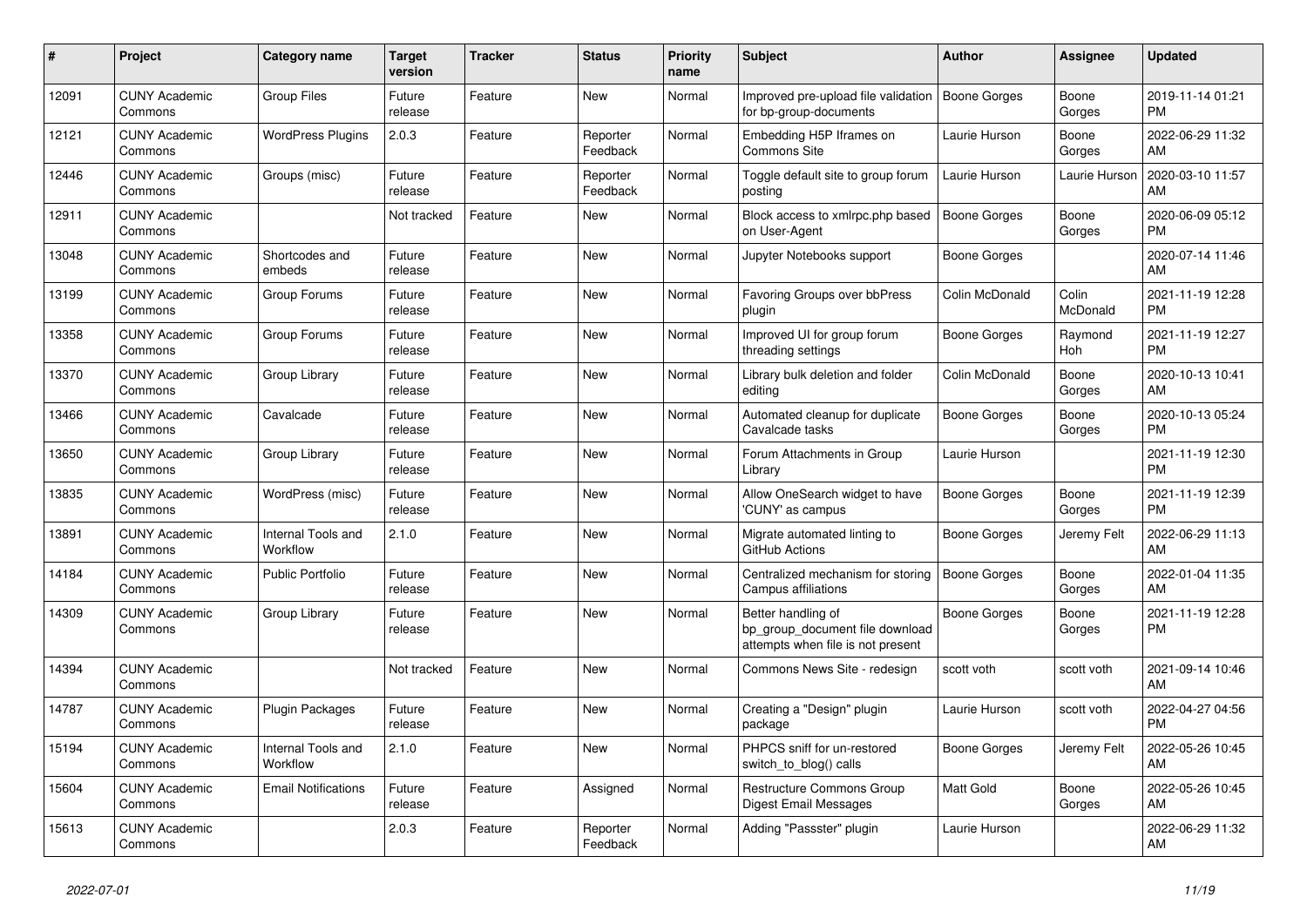| #     | Project                         | <b>Category name</b>       | Target<br>version | <b>Tracker</b> | <b>Status</b>        | <b>Priority</b><br>name | <b>Subject</b>                                                                | <b>Author</b>           | <b>Assignee</b>     | <b>Updated</b>                |
|-------|---------------------------------|----------------------------|-------------------|----------------|----------------------|-------------------------|-------------------------------------------------------------------------------|-------------------------|---------------------|-------------------------------|
| 15883 | <b>CUNY Academic</b><br>Commons |                            | 2.1.0             | Feature        | <b>New</b>           | Normal                  | Release BPGES update                                                          | <b>Boone Gorges</b>     | Boone<br>Gorges     | 2022-05-26 10:39<br>AM        |
| 15923 | <b>CUNY Academic</b><br>Commons |                            | Not tracked       | Feature        | Reporter<br>Feedback | Normal                  | <b>Bellows Plugin Adjustments</b>                                             | Laurie Hurson           |                     | 2022-04-20 10:10<br>AM        |
| 16092 | <b>CUNY Academic</b><br>Commons |                            | Future<br>release | Feature        | Hold                 | Normal                  | Don't show main site in Site<br>search results                                | <b>Boone Gorges</b>     | Boone<br>Gorges     | 2022-05-17 03:12<br><b>PM</b> |
| 16290 | <b>CUNY Academic</b><br>Commons |                            |                   | Feature        | Reporter<br>Feedback | Normal                  | Add Table Of Contents Block<br>plug-in                                        | Raffi<br>Khatchadourian |                     | 2022-06-24 10:26<br>AM        |
| 16314 | <b>CUNY Academic</b><br>Commons | <b>WordPress Plugins</b>   |                   | Feature        | New                  | Normal                  | Install Multicollab plug-in?                                                  | Raffi<br>Khatchadourian |                     | 2022-06-29 03:44<br><b>PM</b> |
| 11968 | JustPublics@365<br>MediaCamp    |                            |                   | Feature        | New                  | Normal                  | Nanoscience Retractable Display<br>Unit                                       | Donald Cherry           | Bonnie<br>Eissner   | 2021-02-19 08:50<br>AM        |
| 2571  | <b>NYCDH Community</b><br>Site  |                            |                   | Feature        | Assigned             | Normal                  | Add Google custom search box to<br>homepage                                   | Mark Newton             | Raymond<br>Hoh      | 2013-05-18 07:49<br><b>PM</b> |
| 2573  | <b>NYCDH Community</b><br>Site  |                            |                   | Feature        | Reporter<br>Feedback | Normal                  | Add dh_nyc twitter list feed to site                                          | <b>Mark Newton</b>      | Matt Gold           | 2013-05-16 11:42<br><b>PM</b> |
| 2574  | <b>NYCDH Community</b><br>Site  |                            |                   | Feature        | Assigned             | Normal                  | Add Way to Upload Files to<br>Groups                                          | Mark Newton             | Raymond<br>Hoh      | 2013-05-18 07:46<br><b>PM</b> |
| 58    | <b>CUNY Academic</b><br>Commons | BuddyPress (misc)          | Future<br>release | Feature        | Assigned             | Low                     | Make member search sortable by<br>last name                                   | Roberta Brody           | Boone<br>Gorges     | 2010-08-26 02:38<br><b>PM</b> |
| 310   | <b>CUNY Academic</b><br>Commons | BuddyPress (misc)          | Future<br>release | Feature        | Assigned             | Low                     | <b>Friend Request Email</b>                                                   | <b>Matt Gold</b>        | Samantha<br>Raddatz | 2015-11-09 05:08<br><b>PM</b> |
| 333   | <b>CUNY Academic</b><br>Commons | <b>Email Notifications</b> | Future<br>release | Feature        | Assigned             | Low                     | Delay Forum Notification Email<br>Delivery Until After Editing Period<br>Ends | Matt Gold               | Raymond<br>Hoh      | 2015-11-09 06:01<br><b>PM</b> |
| 519   | <b>CUNY Academic</b><br>Commons | <b>BuddyPress Docs</b>     | Future<br>release | Feature        | Assigned             | Low                     | TOC for individual docs - for new<br>BP "wiki-like" plugin                    | scott voth              | Boone<br>Gorges     | 2015-11-09 05:54<br><b>PM</b> |
| 940   | <b>CUNY Academic</b><br>Commons | Redmine                    | Future<br>release | Feature        | Assigned             | Low                     | Communication with users after<br>releases                                    | <b>Matt Gold</b>        | Dominic<br>Giglio   | 2012-09-09 04:36<br><b>PM</b> |
| 1165  | <b>CUNY Academic</b><br>Commons | <b>Email Invitations</b>   | Future<br>release | Feature        | Assigned             | Low                     | Allow saved lists of invitees under<br>Send Invites                           | Boone Gorges            | Boone<br>Gorges     | 2015-11-09 06:03<br><b>PM</b> |
| 1166  | <b>CUNY Academic</b><br>Commons | <b>Email Invitations</b>   | Future<br>release | Feature        | New                  | Low                     | Better organizational tools for Sent<br>Invites                               | <b>Boone Gorges</b>     | Boone<br>Gorges     | 2015-11-09 06:02<br><b>PM</b> |
| 1167  | <b>CUNY Academic</b><br>Commons | <b>Email Invitations</b>   | Future<br>release | Feature        | New                  | Low                     | Allow email invitations to be resent   Boone Gorges                           |                         | Boone<br>Gorges     | 2015-11-12 12:53<br>AM        |
| 1192  | <b>CUNY Academic</b><br>Commons | Group Files                | Future<br>release | Feature        | Assigned             | Low                     | When posting group files, allow<br>users to add a category without<br>saving  | Matt Gold               | Raymond<br>Hoh      | 2015-11-09 05:53<br>PM        |
| 1417  | <b>CUNY Academic</b><br>Commons | <b>BuddyPress Docs</b>     | Future<br>release | Feature        | Assigned             | Low                     | <b>Bulk actions for BuddyPress Docs</b>                                       | Boone Gorges            | Boone<br>Gorges     | 2016-10-17 10:41<br><b>PM</b> |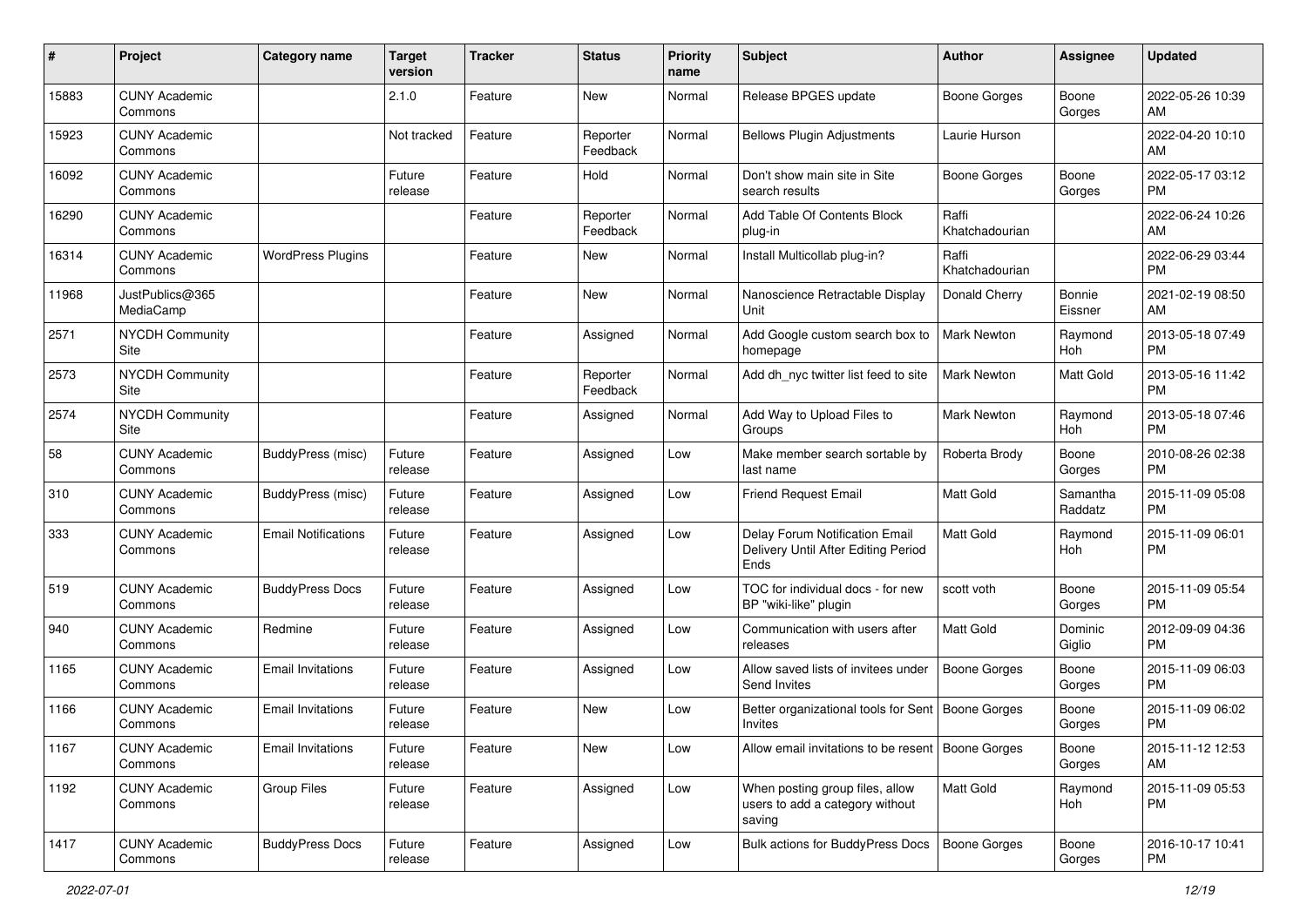| #    | Project                         | <b>Category name</b>     | <b>Target</b><br>version | <b>Tracker</b> | <b>Status</b>        | <b>Priority</b><br>name | <b>Subject</b>                                                                                                                                        | <b>Author</b>    | <b>Assignee</b>     | <b>Updated</b>                |
|------|---------------------------------|--------------------------|--------------------------|----------------|----------------------|-------------------------|-------------------------------------------------------------------------------------------------------------------------------------------------------|------------------|---------------------|-------------------------------|
| 1423 | <b>CUNY Academic</b><br>Commons | BuddyPress (misc)        | Future<br>release        | Feature        | Assigned             | Low                     | Show an avatar for pingback<br>comment activity items                                                                                                 | Boone Gorges     | <b>Tahir Butt</b>   | 2016-10-24 12:03<br><b>PM</b> |
| 1456 | <b>CUNY Academic</b><br>Commons | Group Invitations        | Future<br>release        | Feature        | Reporter<br>Feedback | Low                     | Invite to Group Button from Profile<br>Field                                                                                                          | <b>Matt Gold</b> | Samantha<br>Raddatz | 2015-11-09 05:59<br><b>PM</b> |
| 1562 | <b>CUNY Academic</b><br>Commons | <b>WordPress Plugins</b> | Future<br>release        | Feature        | Assigned             | Low                     | Play with NYT Collaborative<br>Authoring Tool                                                                                                         | Matt Gold        | Boone<br>Gorges     | 2015-01-05 08:47<br><b>PM</b> |
| 1983 | <b>CUNY Academic</b><br>Commons | Home Page                | Future<br>release        | Feature        | Assigned             | Low                     | Media Library integration with<br><b>Featured Content plugin</b>                                                                                      | Boone Gorges     | Dominic<br>Giglio   | 2014-03-17 10:34<br><b>AM</b> |
| 2013 | <b>CUNY Academic</b><br>Commons | <b>Public Portfolio</b>  | Future<br>release        | Feature        | Assigned             | Low                     | Have Profile Privacy Options show<br>up only for filled-in fields                                                                                     | Matt Gold        | Boone<br>Gorges     | 2015-11-09 06:09<br><b>PM</b> |
| 2223 | <b>CUNY Academic</b><br>Commons | <b>WordPress Plugins</b> | Future<br>release        | Feature        | Assigned             | Low                     | Add Participad to the CUNY<br><b>Academic Commons</b>                                                                                                 | Matt Gold        | Boone<br>Gorges     | 2014-09-17 10:03<br><b>PM</b> |
| 2325 | <b>CUNY Academic</b><br>Commons | BuddyPress (misc)        | Future<br>release        | Feature        | Assigned             | Low                     | Profile should have separate fields<br>for first/last names                                                                                           | local admin      | Boone<br>Gorges     | 2015-11-09 06:09<br><b>PM</b> |
| 2610 | <b>CUNY Academic</b><br>Commons | Group Invitations        | Future<br>release        | Feature        | Assigned             | Low                     | Request: Custom invitation<br>message to group invites                                                                                                | local admin      | Boone<br>Gorges     | 2015-11-09 06:13<br><b>PM</b> |
| 3048 | <b>CUNY Academic</b><br>Commons | <b>Public Portfolio</b>  | Future<br>release        | Feature        | <b>New</b>           | Low                     | Images for rich text profile fields                                                                                                                   | Boone Gorges     | Boone<br>Gorges     | 2014-02-19 12:56<br><b>PM</b> |
| 3080 | <b>CUNY Academic</b><br>Commons | <b>Group Files</b>       | Future<br>release        | Feature        | Assigned             | Low                     | Create a system to keep track of<br>file changes                                                                                                      | Matt Gold        | Boone<br>Gorges     | 2014-02-26 10:04<br><b>PM</b> |
| 3354 | <b>CUNY Academic</b><br>Commons | <b>Group Files</b>       | Future<br>release        | Feature        | Assigned             | Low                     | Allow Group Download of Multiple<br><b>Selected Files</b>                                                                                             | Matt Gold        | Chris Stein         | 2014-08-01 08:50<br>AM        |
| 3615 | <b>CUNY Academic</b><br>Commons | Redmine                  | Not tracked              | Feature        | New                  | Low                     | Create Redmine issues via email                                                                                                                       | Dominic Giglio   | Boone<br>Gorges     | 2017-11-16 11:36<br>AM        |
| 5016 | <b>CUNY Academic</b><br>Commons | Events                   | Future<br>release        | Feature        | Assigned             | Low                     | Allow comments to be posted on<br>events                                                                                                              | Matt Gold        | Raymond<br>Hoh      | 2019-03-01 02:23<br><b>PM</b> |
| 5050 | <b>CUNY Academic</b><br>Commons | Social Paper             | Future<br>release        | Feature        | New                  | Low                     | Making comments visible in SP<br>editing mode (SP suggestion #1)                                                                                      | Marilyn Weber    | Samantha<br>Raddatz | 2019-09-17 11:10<br><b>PM</b> |
| 5052 | <b>CUNY Academic</b><br>Commons | Social Paper             | Future<br>release        | Feature        | <b>New</b>           | Low                     | Sentence by sentence or line by<br>line comments (SP suggestion #3)                                                                                   | Marilyn Weber    | Boone<br>Gorges     | 2016-02-11 10:24<br><b>PM</b> |
| 5053 | <b>CUNY Academic</b><br>Commons | Social Paper             | Future<br>release        | Feature        | <b>New</b>           | Low                     | Scrollable menu to add readers<br>(SP suggestion #4)                                                                                                  | Marilyn Weber    | Samantha<br>Raddatz | 2016-04-21 05:21<br><b>PM</b> |
| 5058 | <b>CUNY Academic</b><br>Commons | Social Paper             | Future<br>release        | Feature        | <b>New</b>           | Low                     | Can there be a clearer signal that<br>even when comments have<br>already been made you add<br>comments by clicking on the side?<br>(SP suggestion #5) | Marilyn Weber    | Samantha<br>Raddatz | 2016-02-11 10:24<br>PM        |
| 6389 | <b>CUNY Academic</b><br>Commons | <b>BuddyPress Docs</b>   | Future<br>release        | Feature        | New                  | Low                     | Make Discussion Area Visible<br>When Editing a Doc                                                                                                    | Luke Waltzer     | Boone<br>Gorges     | 2016-10-21 04:16<br><b>PM</b> |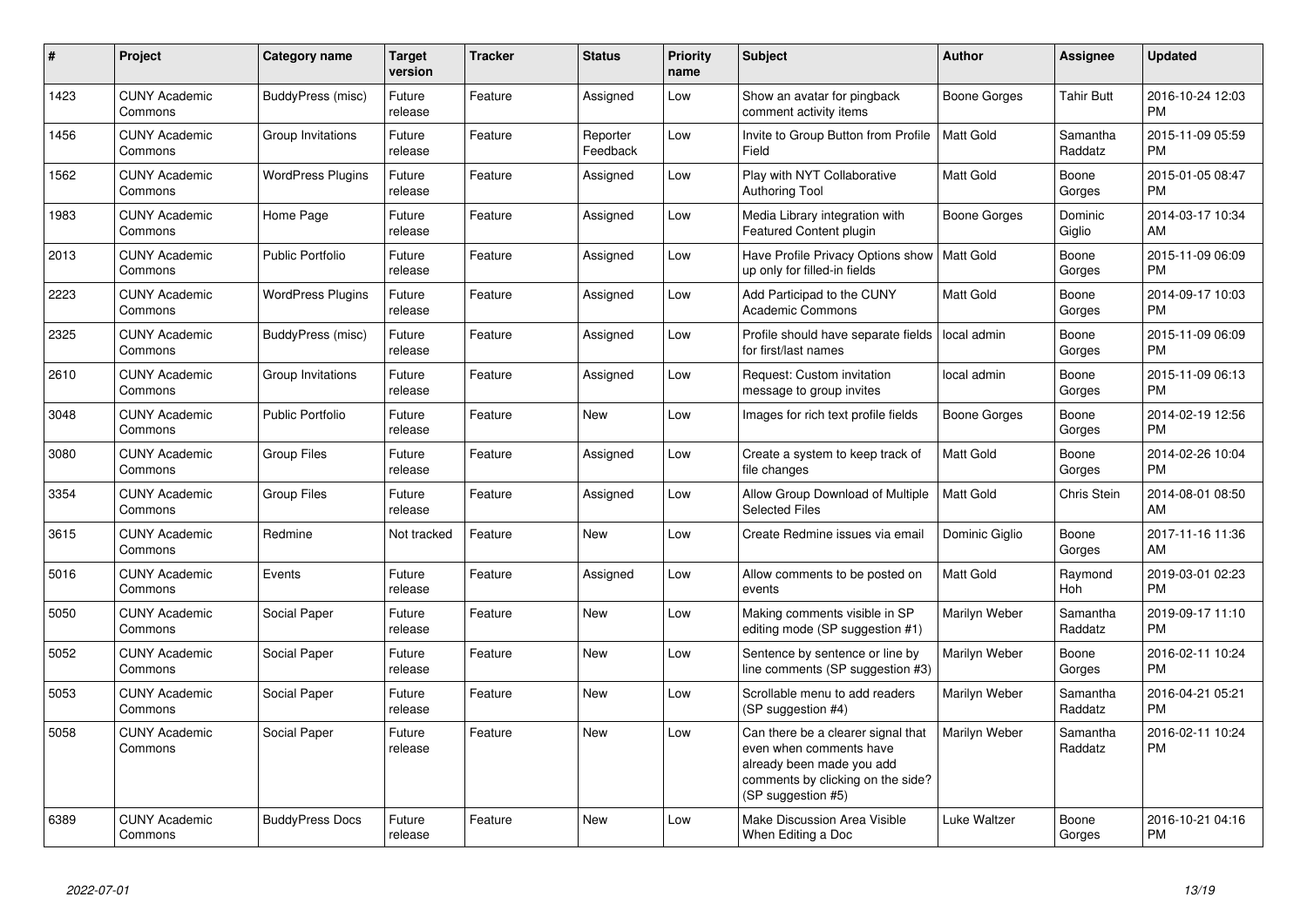| #     | <b>Project</b>                  | Category name            | <b>Target</b><br>version | <b>Tracker</b> | <b>Status</b>        | <b>Priority</b><br>name | <b>Subject</b>                                                                     | <b>Author</b>           | Assignee            | <b>Updated</b>                |
|-------|---------------------------------|--------------------------|--------------------------|----------------|----------------------|-------------------------|------------------------------------------------------------------------------------|-------------------------|---------------------|-------------------------------|
| 8498  | <b>CUNY Academic</b><br>Commons | <b>WordPress Plugins</b> | Future<br>release        | Feature        | <b>New</b>           | Low                     | <b>Gravity Forms Email Users</b>                                                   | Raffi<br>Khatchadourian | Matt Gold           | 2017-10-13 12:58<br><b>PM</b> |
| 13912 | <b>CUNY Academic</b><br>Commons |                          | Not tracked              | Feature        | Hold                 | Low                     | posting "missed schedule"                                                          | Marilyn Weber           |                     | 2021-02-23 10:46<br>AM        |
| 2577  | <b>NYCDH Community</b><br>Site  |                          |                          | Feature        | Assigned             | Low                     | Investigate Potential to Add Links<br>to the Forum                                 | <b>Mark Newton</b>      | Alex Gil            | 2013-05-16 09:40<br><b>PM</b> |
| 15685 | <b>CUNY Academic</b><br>Commons |                          |                          | Support        | <b>New</b>           | High                    | problem with chrome?                                                               | Marilyn Weber           |                     | 2022-04-25 03:40<br><b>PM</b> |
| 636   | <b>CUNY Academic</b><br>Commons | WordPress (misc)         | Not tracked              | Support        | Assigned             | Normal                  | Create Lynda.com-like Table of<br>Contents for Prospective Tutorial<br>Screencasts | <b>Matt Gold</b>        | scott voth          | 2016-02-23 03:12<br><b>PM</b> |
| 2175  | <b>CUNY Academic</b><br>Commons | WordPress (misc)         | Not tracked              | Support        | Assigned             | Normal                  | Subscibe 2 vs. Jetpack<br>subscription options                                     | local admin             | Matt Gold           | 2016-01-26 04:58<br><b>PM</b> |
| 3492  | <b>CUNY Academic</b><br>Commons | <b>WordPress Themes</b>  | Future<br>release        | Support        | Assigned             | Normal                  | Add CBOX theme to the<br>Commons                                                   | scott voth              | Raymond<br>Hoh      | 2014-10-08 05:55<br><b>PM</b> |
| 4070  | <b>CUNY Academic</b><br>Commons | Analytics                | Not tracked              | Support        | Assigned             | Normal                  | Request for JITP site analytics                                                    | <b>Matt Gold</b>        | Seth Persons        | 2016-02-23 03:09<br><b>PM</b> |
| 4986  | <b>CUNY Academic</b><br>Commons | ZenDesk                  | Not tracked              | Support        | Assigned             | Normal                  | Prepare documentation for<br>Zendesk re web widget                                 | <b>Matt Gold</b>        | Samantha<br>Raddatz | 2016-02-25 03:09<br><b>PM</b> |
| 5826  | <b>CUNY Academic</b><br>Commons | <b>WordPress Plugins</b> | Future<br>release        | Support        | Reporter<br>Feedback | Normal                  | <b>Remove Subscription Options</b><br>plugin from directory                        | Sarah Morgano           | Sarah<br>Morgano    | 2016-10-21 04:14<br><b>PM</b> |
| 8607  | <b>CUNY Academic</b><br>Commons |                          | Not tracked              | Support        | New                  | Normal                  | Paypal?                                                                            | Marilyn Weber           | Matt Gold           | 2018-05-15 01:37<br><b>PM</b> |
| 9207  | <b>CUNY Academic</b><br>Commons |                          | Future<br>release        | Support        | Reporter<br>Feedback | Normal                  | display dashboards made in<br>Tableau?                                             | Marilyn Weber           | Boone<br>Gorges     | 2018-04-10 10:42<br>AM        |
| 9211  | <b>CUNY Academic</b><br>Commons | <b>WordPress Plugins</b> | Future<br>release        | Support        | Reporter<br>Feedback | Normal                  | Auto-Role Setting in Forum Plugin<br>Causing Some Confusion                        | Luke Waltzer            | Boone<br>Gorges     | 2018-03-13 11:44<br>AM        |
| 9729  | <b>CUNY Academic</b><br>Commons | <b>SEO</b>               | Not tracked              | Support        | New                  | Normal                  | 503 Errors showing on<br>newlaborforum.cuny.edu                                    | Diane Krauthamer        | Raymond<br>Hoh      | 2018-05-22 04:48<br><b>PM</b> |
| 9941  | <b>CUNY Academic</b><br>Commons | Wiki                     | Not tracked              | Support        | Assigned             | Normal                  | Wiki functionality                                                                 | <b>Matt Gold</b>        | Boone<br>Gorges     | 2018-06-26 10:57<br>AM        |
| 10273 | <b>CUNY Academic</b><br>Commons | Registration             | Not tracked              | Support        | Reporter<br>Feedback | Normal                  | users combining CF and campus<br>address                                           | Marilyn Weber           |                     | 2019-09-18 10:58<br>AM        |
| 10657 | <b>CUNY Academic</b><br>Commons |                          | Not tracked              | Support        | Reporter<br>Feedback | Normal                  | child theme problems                                                               | Marilyn Weber           |                     | 2018-11-08 01:19<br><b>PM</b> |
| 10839 | <b>CUNY Academic</b><br>Commons | About page               | Not tracked              | Support        | New                  | Normal                  | <b>Mission Statement Needs</b><br>Revision                                         | scott voth              | Matt Gold           | 2018-12-26 10:58<br>AM        |
| 10982 | <b>CUNY Academic</b><br>Commons | Domain Mapping           | Not tracked              | Support        | Reporter<br>Feedback | Normal                  | <b>CNAME</b> question                                                              | scott voth              |                     | 2019-01-22 04:29<br><b>PM</b> |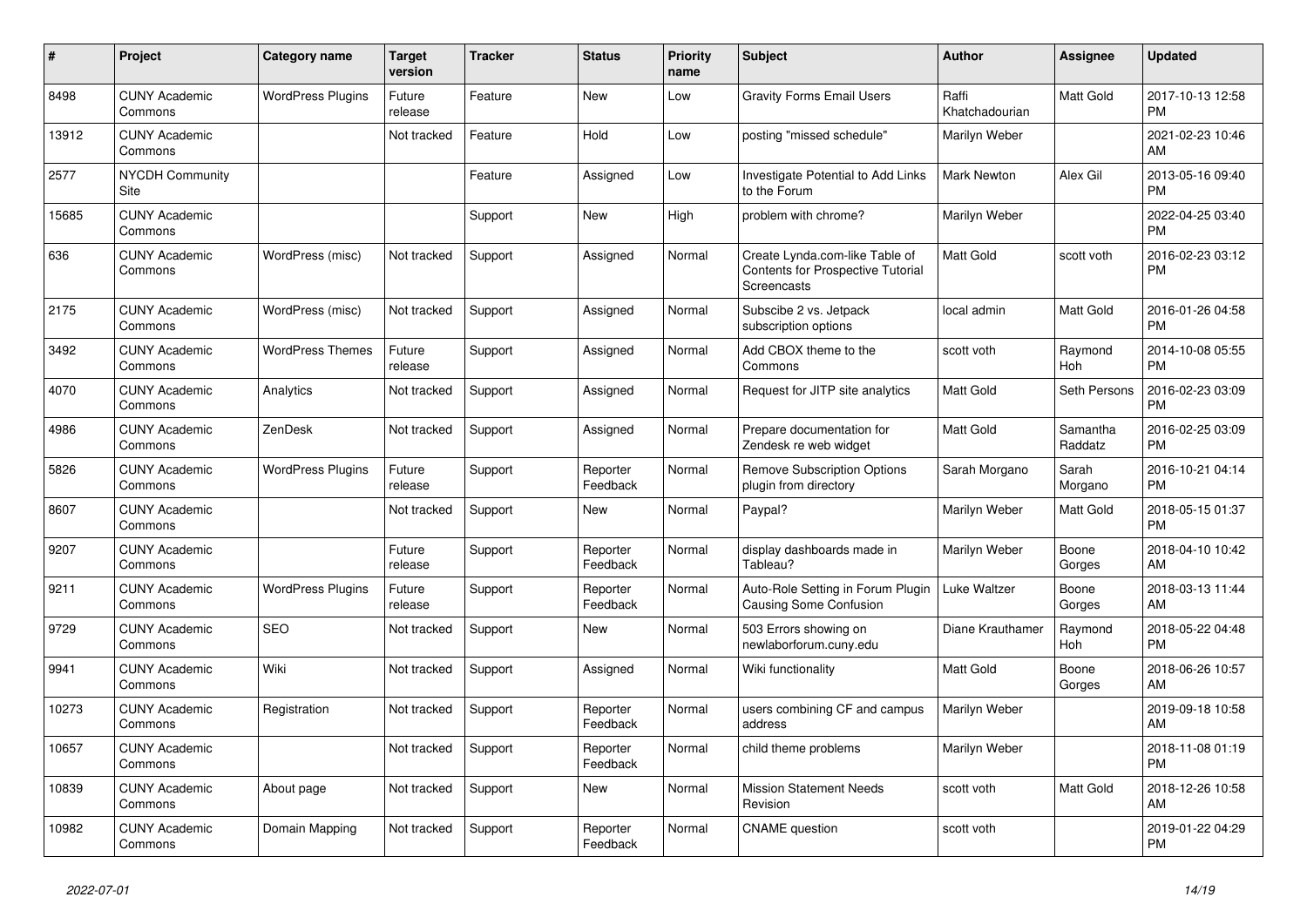| #     | Project                         | <b>Category name</b>     | <b>Target</b><br>version | <b>Tracker</b> | <b>Status</b>        | <b>Priority</b><br>name | <b>Subject</b>                                                    | <b>Author</b>         | <b>Assignee</b> | <b>Updated</b>                |
|-------|---------------------------------|--------------------------|--------------------------|----------------|----------------------|-------------------------|-------------------------------------------------------------------|-----------------------|-----------------|-------------------------------|
| 11149 | <b>CUNY Academic</b><br>Commons |                          | Not tracked              | Support        | Reporter<br>Feedback | Normal                  | comments getting blocked                                          | Marilyn Weber         | Raymond<br>Hoh  | 2019-03-26 11:40<br>AM        |
| 11386 | <b>CUNY Academic</b><br>Commons | WordPress - Media        | Not tracked              | Support        | Reporter<br>Feedback | Normal                  | disappearing images                                               | scott voth            | Boone<br>Gorges | 2019-05-14 10:32<br>AM        |
| 11449 | <b>CUNY Academic</b><br>Commons | WordPress - Media        | Not tracked              | Support        | Reporter<br>Feedback | Normal                  | Cloning Media Library for JITP<br>from Staging to Production Site | <b>Patrick DeDauw</b> | Boone<br>Gorges | 2019-05-13 12:00<br><b>PM</b> |
| 11493 | <b>CUNY Academic</b><br>Commons | Domain Mapping           | Not tracked              | Support        | Reporter<br>Feedback | Normal                  | Domain Mapping Request - Talia<br>Schaffer                        | scott voth            | Matt Gold       | 2019-08-06 08:39<br>AM        |
| 11496 | <b>CUNY Academic</b><br>Commons | <b>Public Portfolio</b>  | 1.15.2                   | Support        | <b>New</b>           | Normal                  | Replace Twitter Icon on Member<br>Portfolio page                  | scott voth            | Boone<br>Gorges | 2019-06-06 01:03<br><b>PM</b> |
| 11509 | <b>CUNY Academic</b><br>Commons |                          | Not tracked              | Support        | Reporter<br>Feedback | Normal                  | deleted Page causing a Menu<br>problem?                           | Marilyn Weber         |                 | 2019-06-04 09:54<br>AM        |
| 11519 | <b>CUNY Academic</b><br>Commons |                          | Not tracked              | Support        | Assigned             | Normal                  | comment option not appearing                                      | Marilyn Weber         |                 | 2019-09-24 10:28<br>AM        |
| 11545 | <b>CUNY Academic</b><br>Commons | <b>WordPress Plugins</b> | Not tracked              | Support        | <b>New</b>           | Normal                  | Twitter searches in WordPress                                     | Gina Cherry           | Matt Gold       | 2019-09-23 01:03<br><b>PM</b> |
| 11624 | <b>CUNY Academic</b><br>Commons | WordPress (misc)         | Not tracked              | Support        | New                  | Normal                  | Change pages into posts or swap<br>database for a Commons site?   | Stephen Klein         | Raymond<br>Hoh  | 2019-07-09 11:04<br>AM        |
| 11771 | <b>CUNY Academic</b><br>Commons |                          | Not tracked              | Support        | Reporter<br>Feedback | Normal                  | post displays in sections                                         | Marilyn Weber         |                 | 2019-08-20 10:34<br>AM        |
| 11787 | <b>CUNY Academic</b><br>Commons |                          | Not tracked              | Support        | Reporter<br>Feedback | Normal                  | automated comments notifications<br>on ZenDesk                    | Marilyn Weber         |                 | 2019-08-26 06:18<br><b>PM</b> |
| 11788 | <b>CUNY Academic</b><br>Commons | <b>WordPress Plugins</b> | Future<br>release        | Support        | Reporter<br>Feedback | Normal                  | Plugin Request - Browse Aloud                                     | scott voth            |                 | 2019-09-24 08:42<br>AM        |
| 11848 | <b>CUNY Academic</b><br>Commons |                          | Not tracked              | Support        | Hold                 | Normal                  | a Dean of Faculty wants to share<br>a large file                  | Marilyn Weber         |                 | 2019-09-24 08:44<br>AM        |
| 11883 | <b>CUNY Academic</b><br>Commons | Help/Codex               | Not tracked              | Support        | New                  | Normal                  | Need Embedding Help Page<br>Update (Tableau)                      | Anthony Wheeler       | scott voth      | 2019-09-24 08:49<br>AM        |
| 12004 | <b>CUNY Academic</b><br>Commons |                          | Not tracked              | Support        | Reporter<br>Feedback | Normal                  | Notifications for spam blog<br>comments                           | Gina Cherry           | Raymond<br>Hoh  | 2019-11-01 12:05<br><b>PM</b> |
| 12247 | <b>CUNY Academic</b><br>Commons | Publicity                | Not tracked              | Support        | New                  | Normal                  | Screenshot of First Commons<br>Homepage                           | scott voth            | scott voth      | 2020-01-14 12:08<br><b>PM</b> |
| 12328 | <b>CUNY Academic</b><br>Commons |                          | Not tracked              | Support        | New                  | Normal                  | Sign up Code for Non-CUNY<br>Faculty                              | Laurie Hurson         |                 | 2020-01-28 10:25<br>AM        |
| 12350 | <b>CUNY Academic</b><br>Commons | Blogs (BuddyPress)       | Not tracked              | Support        | Reporter<br>Feedback | Normal                  | URL creation problem                                              | Marilyn Weber         |                 | 2020-02-03 11:27<br>AM        |
| 12352 | <b>CUNY Academic</b><br>Commons |                          | Not tracked              | Support        | <b>New</b>           | Normal                  | "posts list" page builder block<br>option                         | Marilyn Weber         |                 | 2020-02-03 01:29<br><b>PM</b> |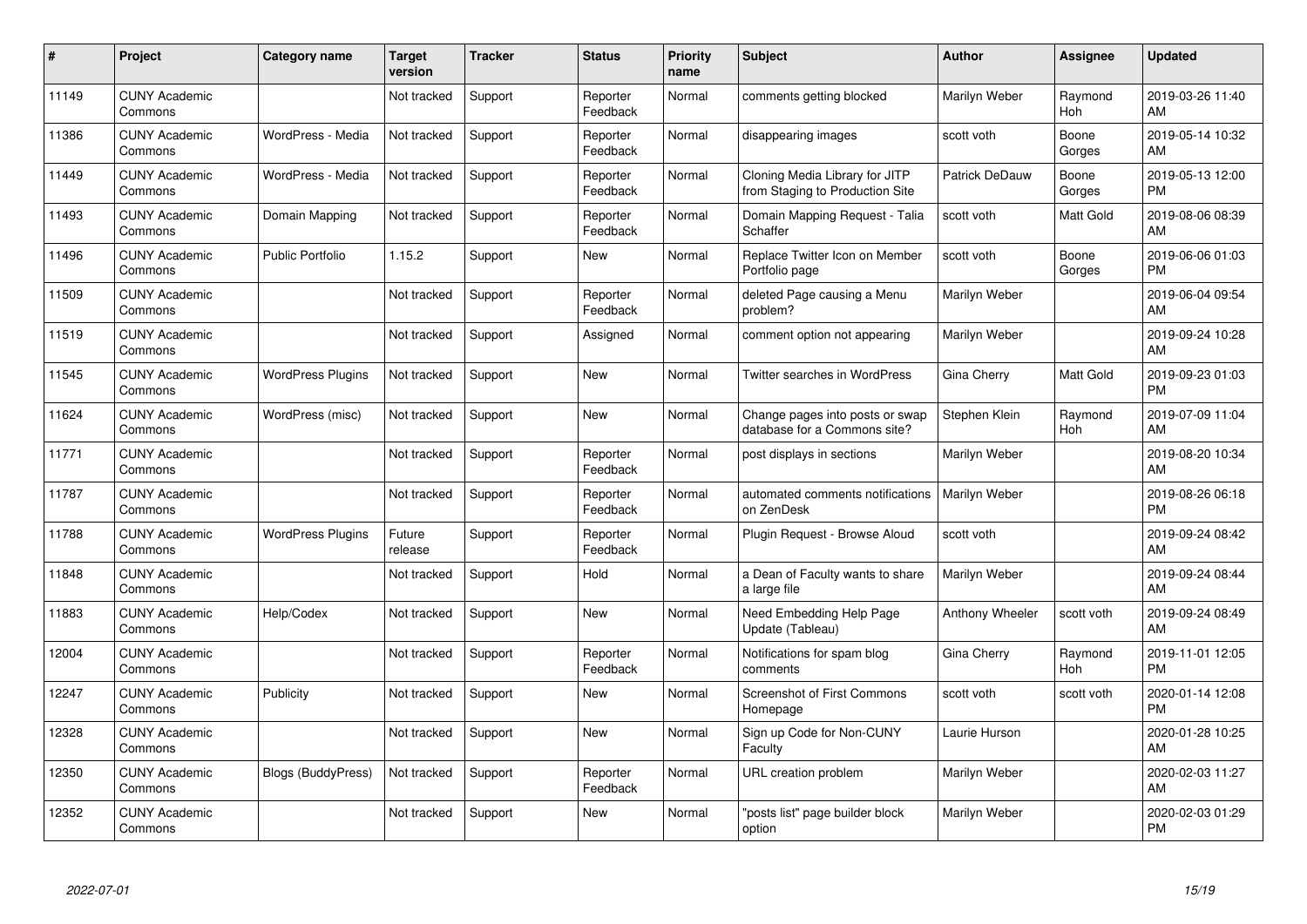| #     | Project                         | Category name            | <b>Target</b><br>version | <b>Tracker</b> | <b>Status</b>        | Priority<br>name | <b>Subject</b>                                                    | <b>Author</b>  | <b>Assignee</b>  | <b>Updated</b>                |
|-------|---------------------------------|--------------------------|--------------------------|----------------|----------------------|------------------|-------------------------------------------------------------------|----------------|------------------|-------------------------------|
| 12382 | <b>CUNY Academic</b><br>Commons | Membership               | Not tracked              | Support        | <b>New</b>           | Normal           | Email request change                                              | Marilyn Weber  | Marilyn<br>Weber | 2020-02-06 12:56<br><b>PM</b> |
| 12484 | <b>CUNY Academic</b><br>Commons |                          | Not tracked              | Support        | Reporter<br>Feedback | Normal           | Sign up Code for COIL Course<br>starting in March                 | Laurie Hurson  | Matt Gold        | 2020-03-02 02:26<br><b>PM</b> |
| 12741 | <b>CUNY Academic</b><br>Commons | <b>WordPress Plugins</b> | Not tracked              | Support        | Reporter<br>Feedback | Normal           | Tableau Public Viz Block                                          | Marilyn Weber  | Raymond<br>Hoh   | 2020-05-12 11:00<br>AM        |
| 13034 | <b>CUNY Academic</b><br>Commons |                          | Not tracked              | Support        | Reporter<br>Feedback | Normal           | a site is asking people to join the<br>Commons to get a download  | Marilyn Weber  |                  | 2020-07-12 07:23<br>AM        |
| 13255 | <b>CUNY Academic</b><br>Commons |                          | Not tracked              | Support        | Reporter<br>Feedback | Normal           | Accessibility problems                                            | Marilyn Weber  |                  | 2020-09-01 05:48<br><b>PM</b> |
| 13286 | <b>CUNY Academic</b><br>Commons |                          | Not tracked              | Support        | <b>New</b>           | Normal           | problem connecting with<br><b>WordPress app</b>                   | Marilyn Weber  | Raymond<br>Hoh   | 2020-09-08 11:16<br>AM        |
| 13946 | <b>CUNY Academic</b><br>Commons | <b>WordPress Plugins</b> | 2.1.0                    | Support        | Assigned             | Normal           | <b>Custom Embed handler For</b><br>OneDrive files                 | scott voth     | Raymond<br>Hoh   | 2022-05-26 10:46<br>AM        |
| 13975 | <b>CUNY Academic</b><br>Commons | Social Paper             | Not tracked              | Support        | Reporter<br>Feedback | Normal           | can't approve comments on Social<br>Paper paper                   | Marilyn Weber  |                  | 2021-02-12 09:33<br>AM        |
| 14074 | <b>CUNY Academic</b><br>Commons | WordPress (misc)         | Not tracked              | Support        | Reporter<br>Feedback | Normal           | page password protection problem   Marilyn Weber                  |                |                  | 2021-03-02 11:03<br>AM        |
| 14398 | <b>CUNY Academic</b><br>Commons |                          | Not tracked              | Support        | Reporter<br>Feedback | Normal           | Events plug-in notification problem                               | Marilyn Weber  |                  | 2021-05-11 11:21<br>AM        |
| 14538 | <b>CUNY Academic</b><br>Commons |                          | Not tracked              | Support        | Reporter<br>Feedback | Normal           | <b>Weebly To Commons</b>                                          | Laurie Hurson  |                  | 2021-09-14 10:47<br>AM        |
| 14784 | <b>CUNY Academic</b><br>Commons |                          |                          | Support        | Reporter<br>Feedback | Normal           | User report of logo problem when<br>using Customizer theme        | Marilyn Weber  |                  | 2021-09-17 10:25<br>AM        |
| 14842 | <b>CUNY Academic</b><br>Commons |                          | Not tracked              | Support        | Reporter<br>Feedback | Normal           | Question about widgets and block<br>editor                        | Gina Cherry    |                  | 2021-10-06 03:01<br><b>PM</b> |
| 14900 | <b>CUNY Academic</b><br>Commons |                          | Not tracked              | Support        | Reporter<br>Feedback | Normal           | previous theme?                                                   | Marilyn Weber  |                  | 2021-10-25 10:31<br>AM        |
| 14911 | <b>CUNY Academic</b><br>Commons | <b>WordPress Themes</b>  | Not tracked              | Support        | New                  | Normal           | Twentytwentyone theme                                             | Marilyn Weber  |                  | 2021-10-28 10:37<br>AM        |
| 14983 | <b>CUNY Academic</b><br>Commons | WordPress (misc)         | Not tracked              | Support        | Reporter<br>Feedback | Normal           | 'Read More" tag not working                                       | Rebecca Krisel | Raymond<br>Hoh   | 2021-11-23 01:17<br><b>PM</b> |
| 14994 | <b>CUNY Academic</b><br>Commons | cdev.gc.cuny.edu         | Not tracked              | Support        | In Progress          | Normal           | Clear Cache on CDEV                                               | scott voth     | Raymond<br>Hoh   | 2021-12-07 03:51<br><b>PM</b> |
| 15045 | <b>CUNY Academic</b><br>Commons |                          |                          | Support        | <b>New</b>           | Normal           | no result for KCeL in the search<br>box on the commons            | Marilyn Weber  |                  | 2021-12-10 11:29<br>AM        |
| 15169 | <b>CUNY Academic</b><br>Commons |                          | 2.0.3                    | Support        | Reporter<br>Feedback | Normal           | new Prelude website zipfiles for<br>custom theme and other files. | Marilyn Weber  |                  | 2022-06-29 11:32<br>AM        |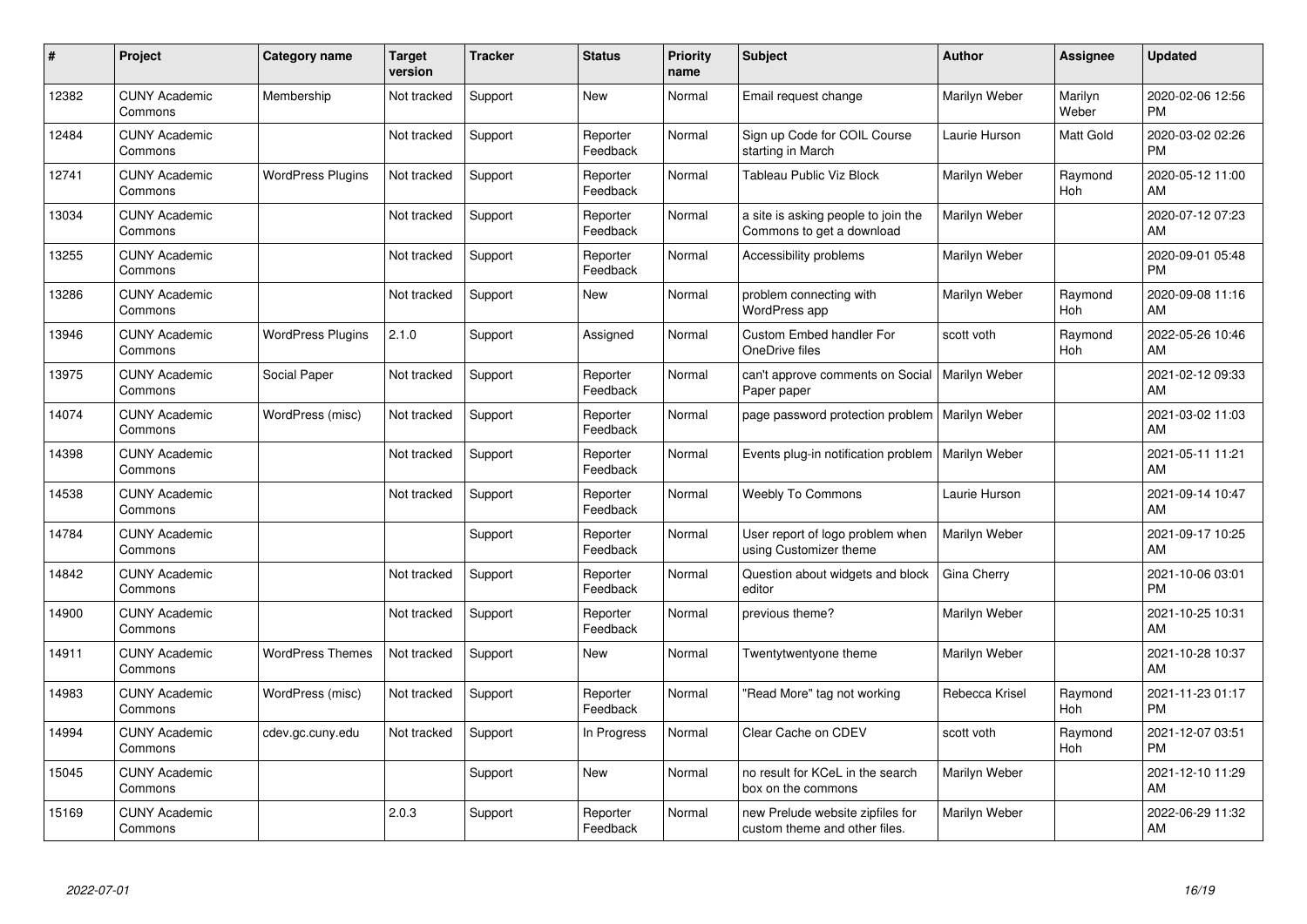| #     | Project                         | <b>Category name</b> | <b>Target</b><br>version | <b>Tracker</b> | <b>Status</b>        | <b>Priority</b><br>name | <b>Subject</b>                                                      | <b>Author</b>    | <b>Assignee</b>    | <b>Updated</b>                |
|-------|---------------------------------|----------------------|--------------------------|----------------|----------------------|-------------------------|---------------------------------------------------------------------|------------------|--------------------|-------------------------------|
| 15176 | <b>CUNY Academic</b><br>Commons |                      | Not tracked              | Support        | Reporter<br>Feedback | Normal                  | Archiving Q Writing & Old<br>Wordpress Sites on the Commons         | Laurie Hurson    |                    | 2022-02-08 10:28<br>AM        |
| 15260 | <b>CUNY Academic</b><br>Commons |                      |                          | Support        | Reporter<br>Feedback | Normal                  | Diacritical markings   European<br><b>Stages</b>                    | Marilyn Weber    |                    | 2022-02-04 08:16<br>AM        |
| 15370 | <b>CUNY Academic</b><br>Commons |                      |                          | Support        | Reporter<br>Feedback | Normal                  | All-in-One Event Calendar?                                          | Marilyn Weber    |                    | 2022-02-17 11:03<br>AM        |
| 15565 | <b>CUNY Academic</b><br>Commons |                      |                          | Support        | <b>New</b>           | Normal                  | Events - send updates to an email<br>listserv                       | Marilyn Weber    |                    | 2022-03-10 01:06<br><b>PM</b> |
| 15655 | <b>CUNY Academic</b><br>Commons |                      | 2.0.3                    | Support        | Reporter<br>Feedback | Normal                  | Event Aggregator plugin?                                            | Marilyn Weber    |                    | 2022-06-29 11:32<br>AM        |
| 15767 | <b>CUNY Academic</b><br>Commons | WordPress (misc)     |                          | Support        | <b>New</b>           | Normal                  | Site loading slowly                                                 | scott voth       | Boone<br>Gorges    | 2022-04-04 08:56<br><b>PM</b> |
| 15816 | <b>CUNY Academic</b><br>Commons |                      | Not tracked              | Support        | <b>New</b>           | Normal                  | slow loading at SPS                                                 | Marilyn Weber    |                    | 2022-04-05 01:26<br><b>PM</b> |
| 16099 | <b>CUNY Academic</b><br>Commons |                      |                          | Support        | Reporter<br>Feedback | Normal                  | request for Newsletter Glue                                         | Marilyn Weber    |                    | 2022-05-13 12:14<br><b>PM</b> |
| 16110 | <b>CUNY Academic</b><br>Commons |                      |                          | Support        | Reporter<br>Feedback | Normal                  | remove Creative Commons<br>license from pages?                      | Marilyn Weber    | Raymond<br>Hoh     | 2022-05-17 06:11<br><b>PM</b> |
| 2666  | <b>CUNY Academic</b><br>Commons | About page           | Not tracked              | Documentation  | Assigned             | Normal                  | <b>Update About Text</b>                                            | Chris Stein      | Luke Waltzer       | 2016-03-04 11:19<br>AM        |
| 3524  | <b>CUNY Academic</b><br>Commons | Documentation        | Not tracked              | Documentation  | Assigned             | Normal                  | Post describing all you can do<br>when starting up a new blog/group | <b>Matt Gold</b> | scott voth         | 2014-10-04 12:56<br><b>PM</b> |
| 3565  | <b>CUNY Academic</b><br>Commons | My Commons           | Not tracked              | Documentation  | <b>New</b>           | Normal                  | Load Newest inconsistencies                                         | Chris Stein      | scott voth         | 2015-11-09 01:16<br><b>PM</b> |
| 8666  | <b>CUNY Academic</b><br>Commons | Teaching             | Not tracked              | Documentation  | Assigned             | Normal                  | Create Teaching on the Commons   Matt Gold<br>Resource Page         |                  | Laurie Hurson      | 2019-09-23 03:16<br><b>PM</b> |
| 12392 | <b>CUNY Academic</b><br>Commons | Help/Codex           | Not tracked              | Documentation  | <b>New</b>           | Normal                  | <b>Updates to Common Commons</b><br>Questions on Help Page          | scott voth       | Margaret<br>Galvan | 2020-02-11 10:53<br>AM        |
| 3369  | <b>CUNY Academic</b><br>Commons | Reply By Email       | Not tracked              | Outreach       | Hold                 | Normal                  | Release reply by email to WP<br>plugin directory                    | <b>Matt Gold</b> | Raymond<br>Hoh     | 2016-03-01 12:46<br><b>PM</b> |
| 9015  | <b>CUNY Academic</b><br>Commons | Groups (misc)        | Not tracked              | Outreach       | Assigned             | Normal                  | Email group admins the email<br>addresses of their groups           | Matt Gold        | Matt Gold          | 2018-01-02 09:54<br>AM        |
| 2612  | <b>CUNY Academic</b><br>Commons |                      | Not tracked              | Publicity      | Assigned             | Normal                  | Pinterest site for the Commons                                      | local admin      | Sarah<br>Morgano   | 2016-03-04 11:19<br>AM        |
| 3506  | <b>CUNY Academic</b><br>Commons | Publicity            | 1.7                      | Publicity      | <b>New</b>           | Normal                  | Prepare 1.7 email messaging                                         | Micki Kaufman    | Micki<br>Kaufman   | 2014-10-01 12:36<br><b>PM</b> |
| 3509  | <b>CUNY Academic</b><br>Commons | Publicity            | 1.7                      | Publicity      | <b>New</b>           | Normal                  | Create 1.7 digital signage imagery                                  | Micki Kaufman    | Marilyn<br>Weber   | 2014-10-01 12:40<br><b>PM</b> |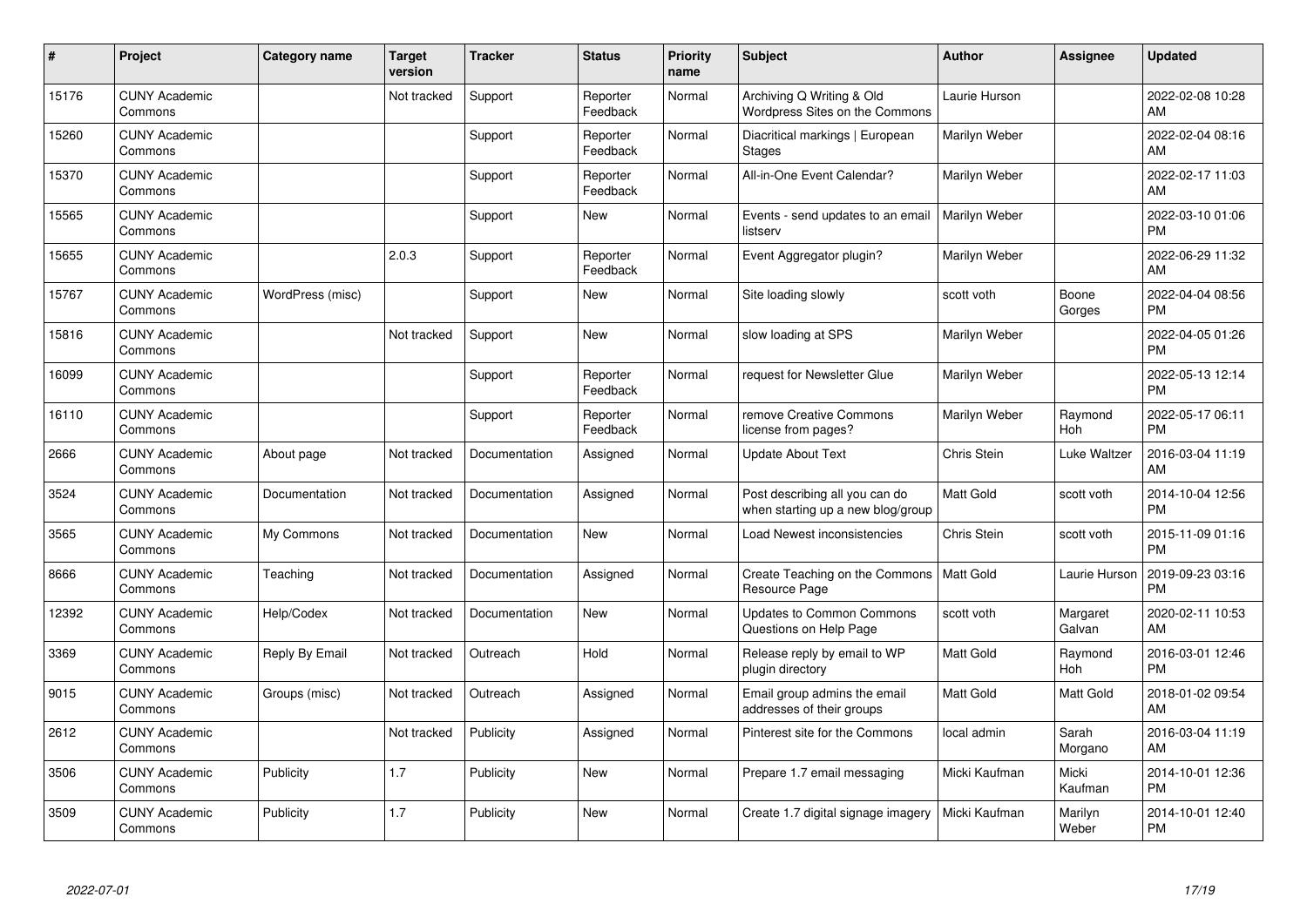| #     | <b>Project</b>                  | Category name           | <b>Target</b><br>version | <b>Tracker</b> | <b>Status</b>        | <b>Priority</b><br>name | <b>Subject</b>                                                                       | <b>Author</b>    | Assignee              | <b>Updated</b>                |
|-------|---------------------------------|-------------------------|--------------------------|----------------|----------------------|-------------------------|--------------------------------------------------------------------------------------|------------------|-----------------------|-------------------------------|
| 3510  | <b>CUNY Academic</b><br>Commons | Publicity               | 1.7                      | Publicity      | Assigned             | Normal                  | Post on the News Blog re: 'My<br>Commons'                                            | Micki Kaufman    | Sarah<br>Morgano      | 2014-10-15 11:18<br>AM        |
| 3511  | <b>CUNY Academic</b><br>Commons | Publicity               | 1.7                      | Publicity      | Assigned             | Normal                  | Social media for 1.7                                                                 | Micki Kaufman    | Sarah<br>Morgano      | 2014-10-14 03:32<br><b>PM</b> |
| 5298  | <b>CUNY Academic</b><br>Commons |                         | Not tracked              | Publicity      | <b>New</b>           | Normal                  | Survey Pop-Up Text                                                                   | Samantha Raddatz | Samantha<br>Raddatz   | 2016-03-22 12:27<br><b>PM</b> |
| 6014  | <b>CUNY Academic</b><br>Commons | Publicity               | Future<br>release        | Publicity      | Reporter<br>Feedback | Normal                  | Google search listing                                                                | <b>Matt Gold</b> | Boone<br>Gorges       | 2016-09-21 03:48<br><b>PM</b> |
| 6665  | <b>CUNY Academic</b><br>Commons |                         | Not tracked              | Publicity      | <b>New</b>           | Normal                  | Dead Link in 1.10 announcement<br>post                                               | Paige Dupont     | Stephen Real          | 2016-12-01 03:11<br><b>PM</b> |
| 11393 | <b>CUNY Academic</b><br>Commons |                         | Not tracked              | Publicity      | <b>New</b>           | Normal                  | After 1.15 release, ceate a hero<br>slide and post about adding a site<br>to a group | scott voth       | Patrick<br>Sweeney    | 2019-05-14 10:32<br>AM        |
| 14475 | <b>CUNY Academic</b><br>Commons |                         | Not tracked              | Publicity      | <b>New</b>           | Normal                  | <b>OER Showcase Page</b>                                                             | Laurie Hurson    | Laurie Hurson         | 2021-09-14 10:46<br>AM        |
| 14504 | <b>CUNY Academic</b><br>Commons |                         | Not tracked              | Publicity      | Reporter<br>Feedback | Normal                  | Adding showcases to home page<br>menu                                                | Laurie Hurson    | Boone<br>Gorges       | 2022-01-19 03:26<br><b>PM</b> |
| 860   | <b>CUNY Academic</b><br>Commons | Design                  | Future<br>release        | Design/UX      | Assigned             | Normal                  | <b>Standardize Button Treatment</b><br><b>Across the Commons</b>                     | Chris Stein      | <b>Chris Stein</b>    | 2014-05-01 09:45<br>AM        |
| 3059  | <b>CUNY Academic</b><br>Commons | Group Forums            | Future<br>release        | Design/UX      | <b>New</b>           | Normal                  | Forum Post Permissable Content<br><b>Explanatory Text</b>                            | Chris Stein      | Chris Stein           | 2015-04-02 11:27<br>AM        |
| 3577  | <b>CUNY Academic</b><br>Commons | My Commons              | Future<br>release        | Design/UX      | Assigned             | Normal                  | Replies to items in My Commons                                                       | Matt Gold        | Raymond<br><b>Hoh</b> | 2015-04-09 05:19<br><b>PM</b> |
| 4027  | <b>CUNY Academic</b><br>Commons | Commons In A Box        | Not tracked              | Design/UX      | Assigned             | Normal                  | Usability review of CBOX update<br>procedures                                        | <b>Matt Gold</b> | Samantha<br>Raddatz   | 2015-05-11 06:36<br><b>PM</b> |
| 4221  | <b>CUNY Academic</b><br>Commons | Group Forums            | Future<br>release        | Design/UX      | Assigned             | Normal                  | Add 'Number of Posts' display<br>option to Forum page                                | Samantha Raddatz | Samantha<br>Raddatz   | 2015-06-26 02:21<br><b>PM</b> |
| 4222  | <b>CUNY Academic</b><br>Commons | User Experience         | Future<br>release        | Design/UX      | <b>New</b>           | Normal                  | Add information to 'Delete<br>Account' page                                          | Samantha Raddatz | scott voth            | 2015-06-26 11:35<br>AM        |
| 4225  | <b>CUNY Academic</b><br>Commons | DiRT Integration        | Future<br>release        | Design/UX      | New                  | Normal                  | Add information to DIRT page (in<br>Create a Group)                                  | Samantha Raddatz | <b>Matt Gold</b>      | 2015-06-26 03:14<br><b>PM</b> |
| 4226  | <b>CUNY Academic</b><br>Commons | <b>BuddyPress Docs</b>  | Future<br>release        | Design/UX      | <b>New</b>           | Normal                  | Add option to connect a Doc with<br>a Group                                          | Samantha Raddatz | Samantha<br>Raddatz   | 2015-09-09 04:08<br><b>PM</b> |
| 4235  | <b>CUNY Academic</b><br>Commons |                         | Not tracked              | Design/UX      | Assigned             | Normal                  | Explore user experience around<br>comments on forum topics vs docs                   | <b>Matt Gold</b> | Samantha<br>Raddatz   | 2015-07-21 10:23<br>AM        |
| 4253  | <b>CUNY Academic</b><br>Commons | <b>Public Portfolio</b> | Future<br>release        | Design/UX      | <b>New</b>           | Normal                  | Encourage users to add portfolio<br>content                                          | Samantha Raddatz | Samantha<br>Raddatz   | 2015-07-07 11:32<br>AM        |
| 4404  | <b>CUNY Academic</b><br>Commons | Public Portfolio        | Future<br>release        | Design/UX      | Assigned             | Normal                  | Change color of permissions info<br>on portfolio editing interface                   | <b>Matt Gold</b> | Samantha<br>Raddatz   | 2015-08-11 05:28<br><b>PM</b> |